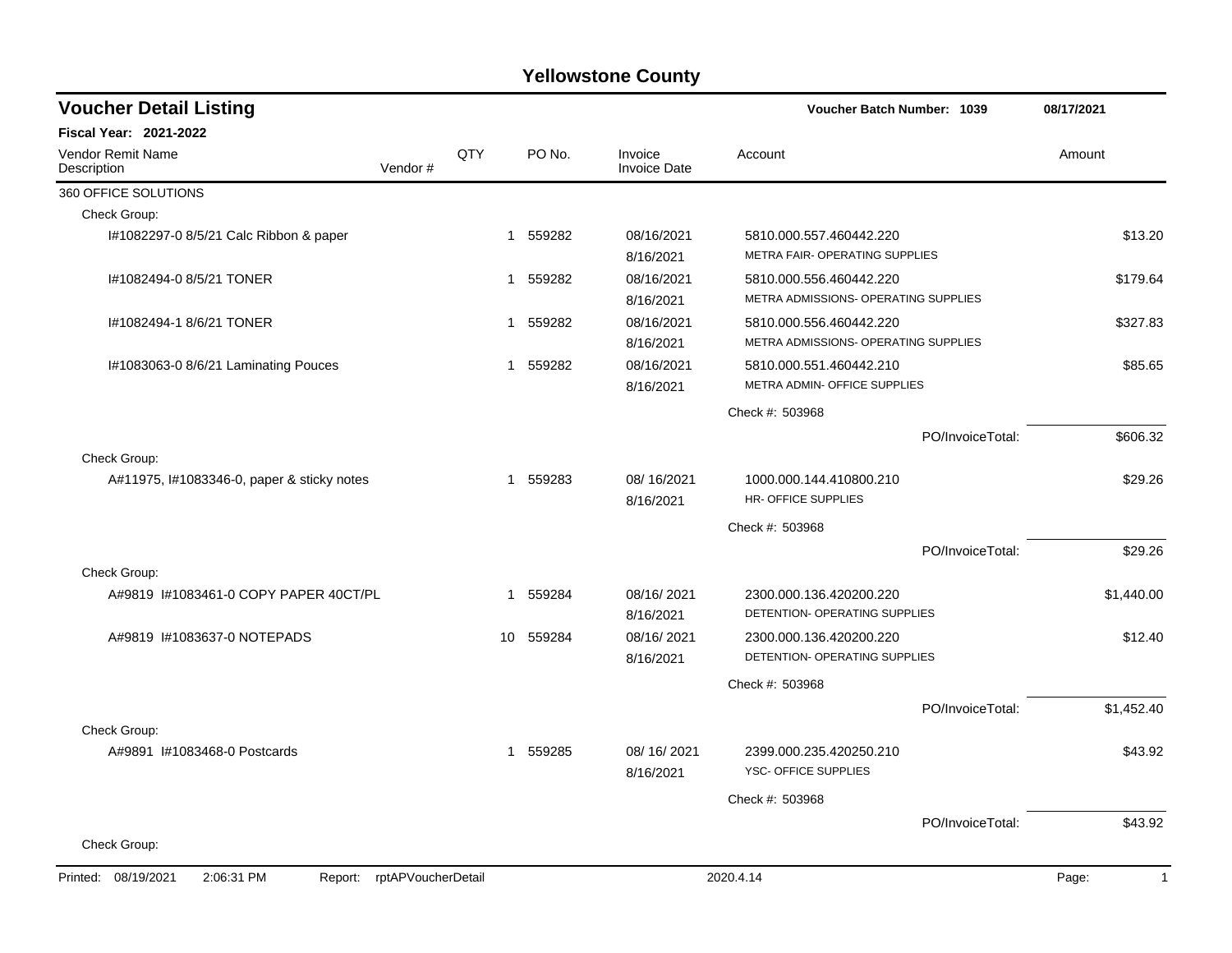| <b>Voucher Detail Listing</b>                         |                            |     |   |          |                                | Voucher Batch Number: 1039                                    |                  | 08/17/2021              |
|-------------------------------------------------------|----------------------------|-----|---|----------|--------------------------------|---------------------------------------------------------------|------------------|-------------------------|
| <b>Fiscal Year: 2021-2022</b>                         |                            |     |   |          |                                |                                                               |                  |                         |
| <b>Vendor Remit Name</b><br>Description               | Vendor#                    | QTY |   | PO No.   | Invoice<br><b>Invoice Date</b> | Account                                                       |                  | Amount                  |
| I#1082058-0; Copy paper                               |                            |     |   | 1 559286 | 08 / 16 / 2021<br>8/16/2021    | 2300.000.130.420110.210<br>ADMIN- OFFICE SUPPLIES             |                  | \$383.00                |
| I#IN191748; C#10512-01 overage 7/10-8/9/21            |                            |     |   | 1 559286 | 08 / 16 / 2021<br>8/16/2021    | 2300.000.130.420110.363<br><b>ADMIN- MACHINE MAINT</b>        |                  | \$77.78                 |
| I#1083475-0; Receipt books                            |                            |     | 1 | 559286   | 08 / 16 / 2021<br>8/16/2021    | 2300.000.131.420140.220<br>DETECTIVES- OPERATING SUPPLIES     |                  | \$35.46                 |
|                                                       |                            |     |   |          |                                | Check #: 503968                                               |                  |                         |
|                                                       |                            |     |   |          |                                |                                                               | PO/InvoiceTotal: | \$496.24                |
| Check Group:<br>A#11898 I#1084035-0 Toners all colors |                            |     |   | 1 559287 | 8/16/2021<br>8/16/2021         | 2140.000.403.431100.210<br>WEED- OFFICE SUPPLIES              |                  | \$424.24                |
|                                                       |                            |     |   |          |                                | Check #: 503968                                               |                  |                         |
|                                                       |                            |     |   |          |                                |                                                               | PO/InvoiceTotal: | \$424.24                |
| Check Group:                                          |                            |     |   |          |                                |                                                               |                  |                         |
| A#9818 I#1081899-1 DSINFCT WIPES 8/10/21              |                            |     | 1 | 559288   | 8/16/21<br>8/16/2021           | 1000.000.111.410510.210<br>FINANCE- OFFICE SUPPLIES           |                  | \$4.17                  |
|                                                       |                            |     |   |          |                                | Check #: 503968                                               |                  |                         |
|                                                       |                            |     |   |          |                                |                                                               | PO/InvoiceTotal: | \$4.17                  |
| Check Group:                                          |                            |     |   |          |                                |                                                               |                  |                         |
| I#I1083621-0 HP Toner & Currency straps               |                            |     | 1 | 559289   | 08/16/21<br>8/16/2021          | 1000.000.113.410540.210<br>TREASURER- OFFICE SUPPLIES         |                  | \$229.67                |
| I#IN191621 RICOH PRINTER MAINT                        |                            |     | 1 | 559289   | 08/16/21<br>8/16/2021          | 1000.000.113.410540.368<br>TREASURER- SOFTWARE/HARDWARE MAINT |                  | \$50.00                 |
|                                                       |                            |     |   |          |                                | Check #: 503968                                               |                  |                         |
|                                                       |                            |     |   |          |                                |                                                               | PO/InvoiceTotal: | \$279.67                |
|                                                       |                            |     |   |          |                                |                                                               | Vendor Total:    | \$3,336.22              |
| ACE HARDWARE.                                         | 002250                     |     |   |          |                                |                                                               |                  |                         |
| Check Group:                                          |                            |     |   |          |                                |                                                               |                  |                         |
| I#216690/1 8/5/21 FAIR PAINT                          |                            |     | 1 | 559248   | 08/16/2021<br>8/16/2021        | 5810.000.557.460442.220<br>METRA FAIR- OPERATING SUPPLIES     |                  | \$27.96                 |
| Printed: 08/19/2021<br>2:06:31 PM                     | Report: rptAPVoucherDetail |     |   |          |                                | 2020.4.14                                                     |                  | $\overline{2}$<br>Page: |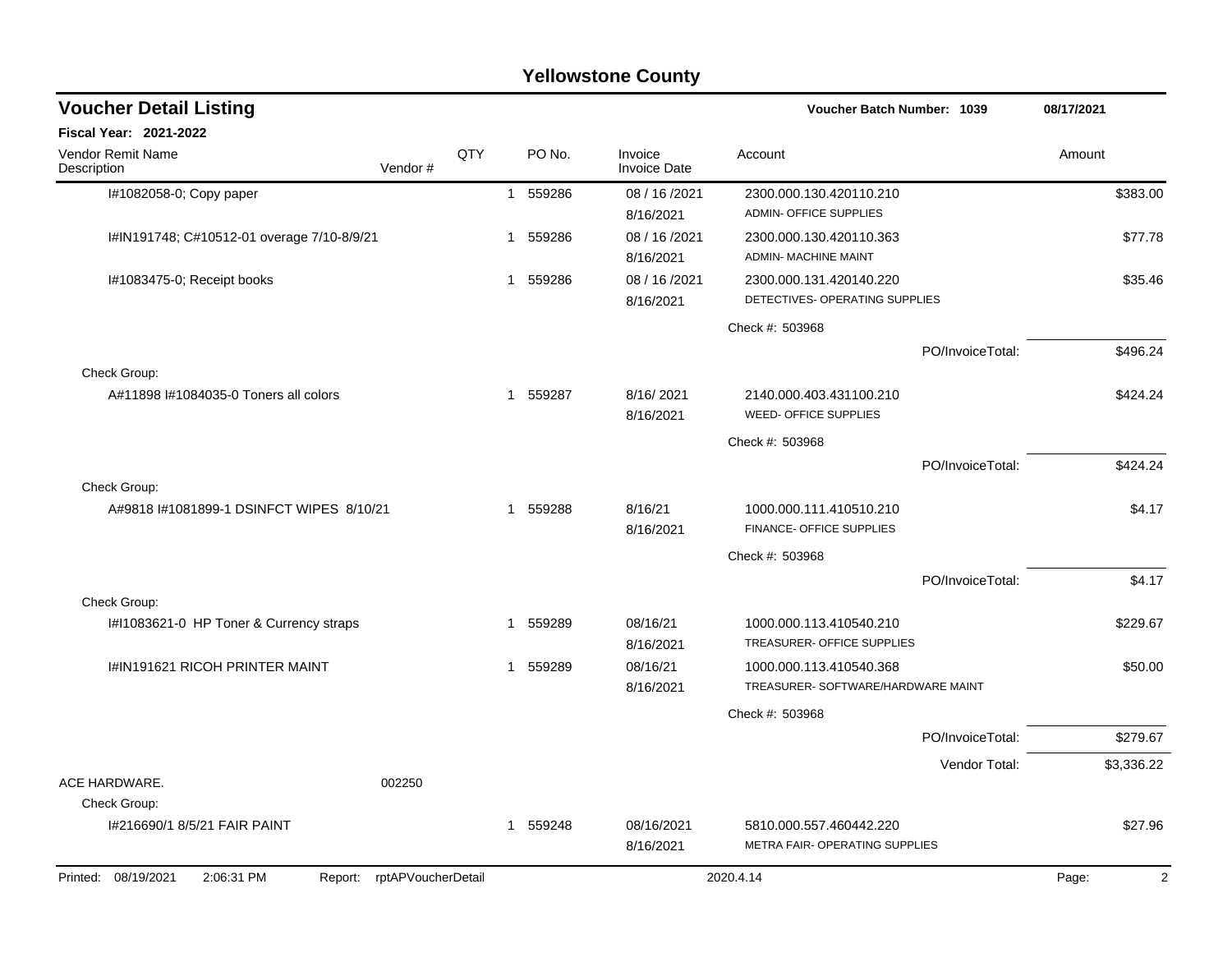| <b>Voucher Detail Listing</b>                |                    |     |                        |                                | Voucher Batch Number: 1039                                |                  | 08/17/2021            |
|----------------------------------------------|--------------------|-----|------------------------|--------------------------------|-----------------------------------------------------------|------------------|-----------------------|
| Fiscal Year: 2021-2022                       |                    |     |                        |                                |                                                           |                  |                       |
| Vendor Remit Name<br>Description             | Vendor#            | QTY | PO No.                 | Invoice<br><b>Invoice Date</b> | Account                                                   |                  | Amount                |
| I#216670/1 8/5/21 FASTENERS                  |                    |     | 1 559248               | 08/16/2021                     | 5810.000.552.460442.230                                   |                  | \$27.48               |
|                                              |                    |     |                        | 8/16/2021                      | METRA FACILITIES- REPAIR & MAINT SUPPLIES                 |                  |                       |
| I#216684/1 ART BARN Netting, Hook cups       |                    |     | 1 559248               | 08/16/2021                     | 5810.000.557.460442.220                                   |                  | \$107.54              |
|                                              |                    |     |                        | 8/16/2021                      | METRA FAIR- OPERATING SUPPLIES                            |                  |                       |
| I#216664/1 8/5/21 Bee Traps & clean items    |                    |     | 1 559248               | 08/16/2021<br>8/16/2021        | 5810.000.557.460442.220<br>METRA FAIR- OPERATING SUPPLIES |                  | \$147.03              |
|                                              |                    |     |                        |                                | Check #: 503969                                           |                  |                       |
|                                              |                    |     |                        |                                |                                                           | PO/InvoiceTotal: | \$310.01              |
|                                              |                    |     |                        |                                |                                                           | Vendor Total:    | \$310.01              |
| <b>ALLSTREAM</b>                             |                    |     |                        |                                |                                                           |                  |                       |
| Check Group:                                 |                    |     |                        |                                |                                                           |                  |                       |
| A#330303 1#17627471 8/1/21                   |                    |     | 1 559310               | 08/16/2021<br>8/16/2021        | 5810.000.556.460442.345<br>METRA ADMISSIONS- PHONE        |                  | \$947.00              |
| A#330303 1#17627471 8/1/21                   |                    |     | 1 559310               | 08/16/2021                     | 5810.000.552.460442.345                                   |                  | \$1,744.38            |
|                                              |                    |     |                        | 8/16/2021                      | METRA FACILITIES- PHONE                                   |                  |                       |
|                                              |                    |     |                        |                                | Check #: 503970                                           |                  |                       |
|                                              |                    |     |                        |                                |                                                           | PO/InvoiceTotal: | \$2,691.38            |
| Check Group:                                 |                    |     |                        |                                |                                                           |                  |                       |
| A#330179 1#17628724 8/1/21                   |                    |     | 1 559311               | 8/16/2021<br>8/16/2021         | 2399.000.235.420250.345<br>YSC- TELEPHONE & TECHNOLOGY    |                  | \$341.31              |
|                                              |                    |     |                        |                                | Check #: 503970                                           |                  |                       |
|                                              |                    |     |                        |                                |                                                           | PO/InvoiceTotal: | \$341.31              |
|                                              |                    |     |                        |                                |                                                           | Vendor Total:    | \$3,032.69            |
| ANGEL LIND'S DAIRY INC                       |                    |     |                        |                                |                                                           |                  |                       |
| Check Group:                                 |                    |     |                        |                                |                                                           |                  |                       |
| A#YOUTHS I#8011447 Dairy                     |                    |     | 559279<br>$\mathbf{1}$ | 08/16/2021<br>8/16/2021        | 2399.000.235.420250.223<br>YSC-FOOD                       |                  | \$118.79              |
|                                              |                    |     |                        |                                | Check #: 503971                                           |                  |                       |
|                                              |                    |     |                        |                                |                                                           | PO/InvoiceTotal: | \$118.79              |
|                                              |                    |     |                        |                                |                                                           | Vendor Total:    | \$118.79              |
| Printed: 08/19/2021<br>2:06:31 PM<br>Report: | rptAPVoucherDetail |     |                        |                                | 2020.4.14                                                 |                  | $\mathbf{3}$<br>Page: |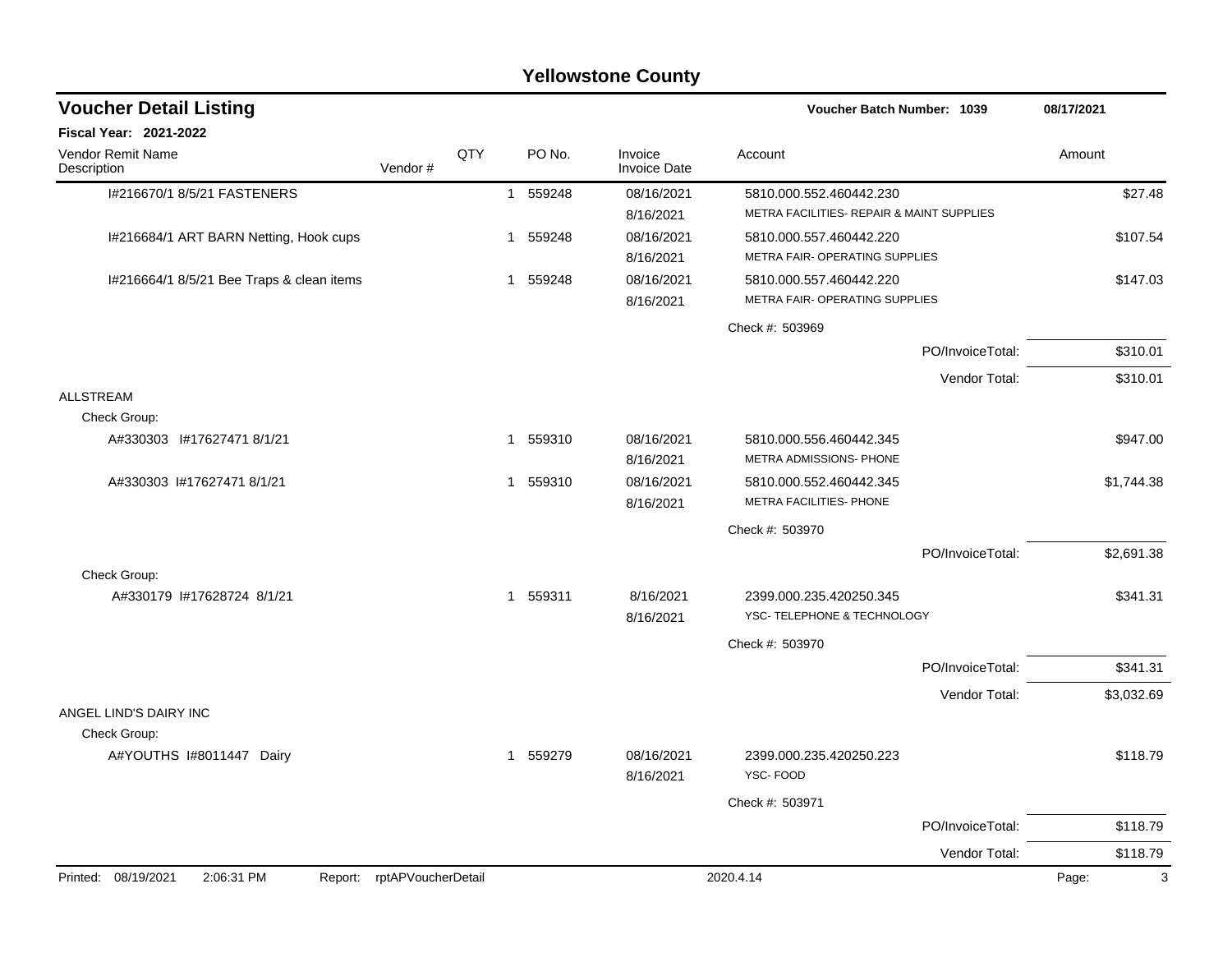| <b>Voucher Detail Listing</b>                   |                    |                |        | Voucher Batch Number: 1039     |                                                               | 08/17/2021       |            |
|-------------------------------------------------|--------------------|----------------|--------|--------------------------------|---------------------------------------------------------------|------------------|------------|
| Fiscal Year: 2021-2022                          |                    |                |        |                                |                                                               |                  |            |
| Vendor Remit Name<br>Description                | Vendor#            | QTY            | PO No. | Invoice<br><b>Invoice Date</b> | Account                                                       |                  | Amount     |
| ARCHIE COCHRANE MOTORS                          | 001410             |                |        |                                |                                                               |                  |            |
| Check Group:                                    |                    |                |        |                                |                                                               |                  |            |
| I#791189/1; Car #66 tire repair                 |                    | 1              | 559246 | 08/16/2021<br>8/16/2021        | 2300.000.132.420150.361<br>PATROL- VEHICLE REPAIRS            |                  | \$16.50    |
| I#791756/1; Car #160 new tires                  |                    | 1              | 559246 | 08/16/2021<br>8/16/2021        | 2300.000.136.420200.361<br>DETENTION- VEHICLE REPAIRS         |                  | \$756.84   |
| I#791792/1; Car #11 front brakes                |                    | $\overline{1}$ | 559246 | 08/16/2021<br>8/16/2021        | 2300.000.132.420150.361<br>PATROL- VEHICLE REPAIRS            |                  | \$253.82   |
| I#791881/1; Car #25 tire repair                 |                    | 1              | 559246 | 08/16/2021<br>8/16/2021        | 2300.000.132.420150.361<br>PATROL- VEHICLE REPAIRS            |                  | \$16.50    |
| I#791929/1; Car #62 tire repair                 |                    | -1             | 559246 | 08/16/2021<br>8/16/2021        | 2300.000.132.420150.361<br>PATROL- VEHICLE REPAIRS            |                  | \$16.50    |
| I#791958/1; Car #20 tire repair                 |                    | 1              | 559246 | 08/16/2021<br>8/16/2021        | 2300.000.132.420150.361<br>PATROL- VEHICLE REPAIRS            |                  | \$16.50    |
| 1#791961/1; Car #8 tire repair                  |                    | 1              | 559246 | 08/16/2021<br>8/16/2021        | 2300.000.132.420150.361<br>PATROL- VEHICLE REPAIRS            |                  | \$16.50    |
|                                                 |                    |                |        |                                | Check #: 503972                                               |                  |            |
|                                                 |                    |                |        |                                |                                                               | PO/InvoiceTotal: | \$1,093.16 |
| ARZY, SAMANTHA R                                |                    |                |        |                                |                                                               | Vendor Total:    | \$1,093.16 |
| Check Group:                                    |                    |                |        |                                |                                                               |                  |            |
| 2021 MT FAIR - HOME/HERITAGE JUDGE              |                    | -1             | 559324 | 08/16/2021<br>8/16/2021        | 5810.000.557.460442.743<br>METRA FAIR- JUDGES/SUPERINTENDANCE |                  | \$75.00    |
|                                                 |                    |                |        |                                | Check #: 503973                                               |                  |            |
|                                                 |                    |                |        |                                |                                                               | PO/InvoiceTotal: | \$75.00    |
|                                                 |                    |                |        |                                |                                                               | Vendor Total:    | \$75.00    |
| AUTOMATED MAINTENANCE SER<br>Check Group:       | 021399             |                |        |                                |                                                               |                  |            |
| I#77109; Janitorial svc. Payne 8/21             |                    | 1              | 559272 | 08/16/2021<br>8/16/2021        | 2300.000.135.420180.367<br>MISC- JANITORIAL SERVICES          |                  | \$2,645.33 |
| 08/19/2021<br>2:06:31 PM<br>Printed:<br>Report: | rptAPVoucherDetail |                |        |                                | 2020.4.14                                                     |                  | Page:<br>4 |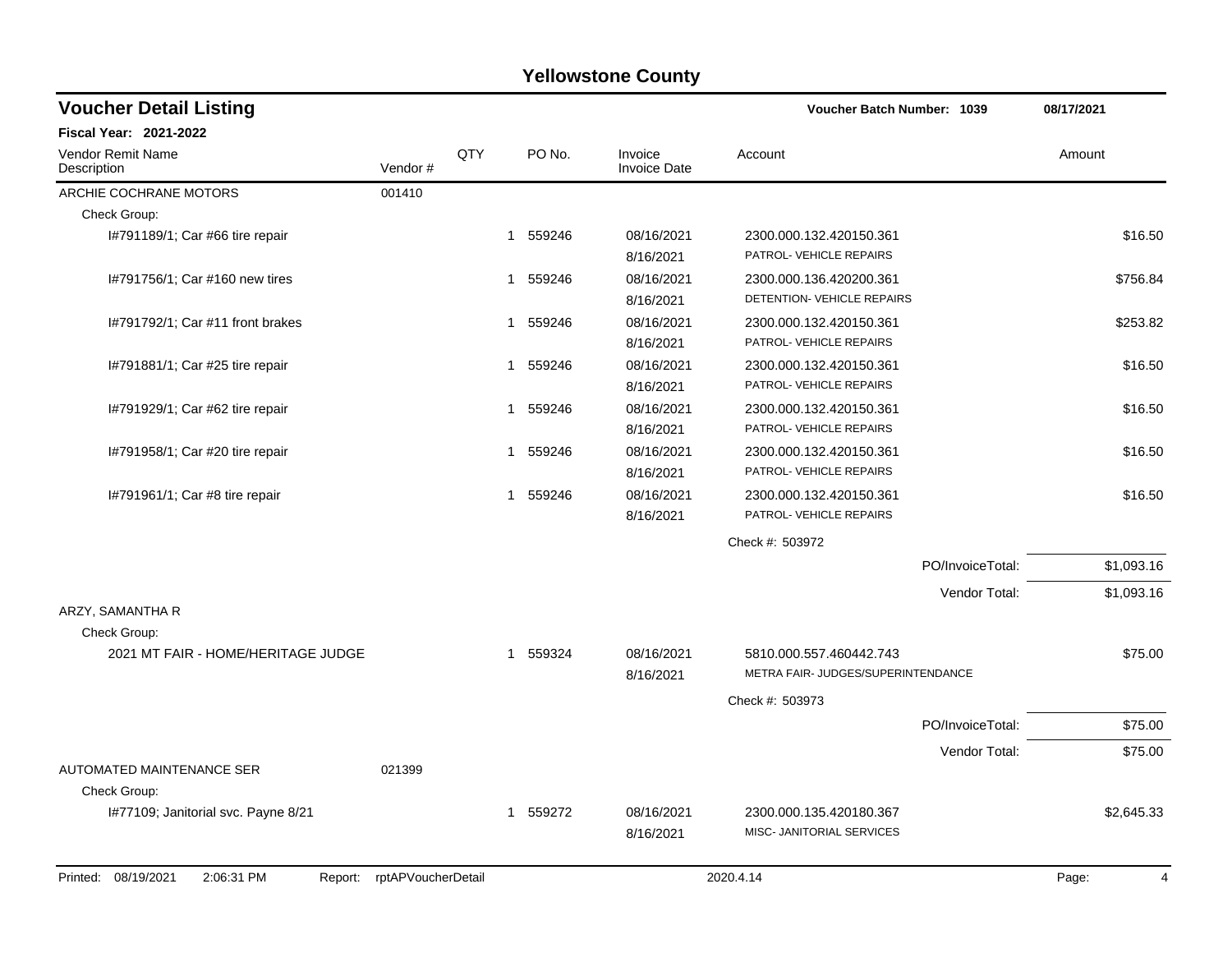|                                            |                            |     |                        | <b>Yellowstone County</b>      |                                                               |                  |            |
|--------------------------------------------|----------------------------|-----|------------------------|--------------------------------|---------------------------------------------------------------|------------------|------------|
| <b>Voucher Detail Listing</b>              |                            |     |                        |                                | <b>Voucher Batch Number: 1039</b>                             |                  | 08/17/2021 |
| Fiscal Year: 2021-2022                     |                            |     |                        |                                |                                                               |                  |            |
| Vendor Remit Name<br>Description           | Vendor#                    | QTY | PO No.                 | Invoice<br><b>Invoice Date</b> | Account                                                       |                  | Amount     |
| I#77114; Janitorial svc. Briefing rm. 8/21 |                            |     | 559272<br>1            | 08/16/2021<br>8/16/2021        | 2300.000.135.420180.367<br>MISC- JANITORIAL SERVICES          |                  | \$465.67   |
|                                            |                            |     |                        |                                | Check #: 503974                                               |                  |            |
|                                            |                            |     |                        |                                |                                                               | PO/InvoiceTotal: | \$3,111.00 |
| BERMES, CHRISTINA RYAN                     |                            |     |                        |                                |                                                               | Vendor Total:    | \$3,111.00 |
| Check Group:                               |                            |     |                        |                                |                                                               |                  |            |
| 2021 MT FAIR CULINARY JUDGE                |                            |     | 1 559275               | 08/16/2021<br>8/16/2021        | 5810.000.557.460442.743<br>METRA FAIR- JUDGES/SUPERINTENDANCE |                  | \$75.00    |
|                                            |                            |     |                        |                                | Check #: 503975                                               |                  |            |
|                                            |                            |     |                        |                                |                                                               | PO/InvoiceTotal: | \$75.00    |
| <b>BIG SKY LINEN SUPPLY</b>                | 001710                     |     |                        |                                |                                                               | Vendor Total:    | \$75.00    |
| Check Group:                               |                            |     |                        |                                |                                                               |                  |            |
| A#6295 I#0500397/ floor mats               |                            |     | 559247<br>$\mathbf{1}$ | 08/16/2021<br>8/16/2021        | 2140.000.403.431100.366<br>WEED- REPAIR & MAINT BUILDINGS     |                  | \$35.12    |
|                                            |                            |     |                        |                                | Check #: 503976                                               |                  |            |
|                                            |                            |     |                        |                                |                                                               | PO/InvoiceTotal: | \$35.12    |
| <b>BILLINGS CLINIC TRAINING CENTER</b>     |                            |     |                        |                                |                                                               | Vendor Total:    | \$35.12    |
| Check Group:<br>I#19546 BLS E-CARDS        |                            |     | 4 559280               | 08/16/2021                     | 2300.000.136.420200.380                                       |                  | \$24.00    |
|                                            |                            |     |                        | 8/16/2021                      | <b>DETENTION- TRAINING</b>                                    |                  |            |
|                                            |                            |     |                        |                                | Check #: 503977                                               |                  |            |
|                                            |                            |     |                        |                                |                                                               | PO/InvoiceTotal: | \$24.00    |
| BILLINGS CONSTRUCTION SUPPLY               |                            |     |                        |                                |                                                               | Vendor Total:    | \$24.00    |
| Check Group:                               |                            |     |                        |                                |                                                               |                  |            |
| I#127770 7/31/21 JULY TOILETS              |                            |     | 1 559308               | 08/16/2021<br>8/16/2021        | 5810.000.554.460443.398<br>N PARKING LOT- SECURITY            |                  | \$117.05   |
| Printed: 08/19/2021<br>2:06:31 PM          | Report: rptAPVoucherDetail |     |                        |                                | 2020.4.14                                                     |                  | 5<br>Page: |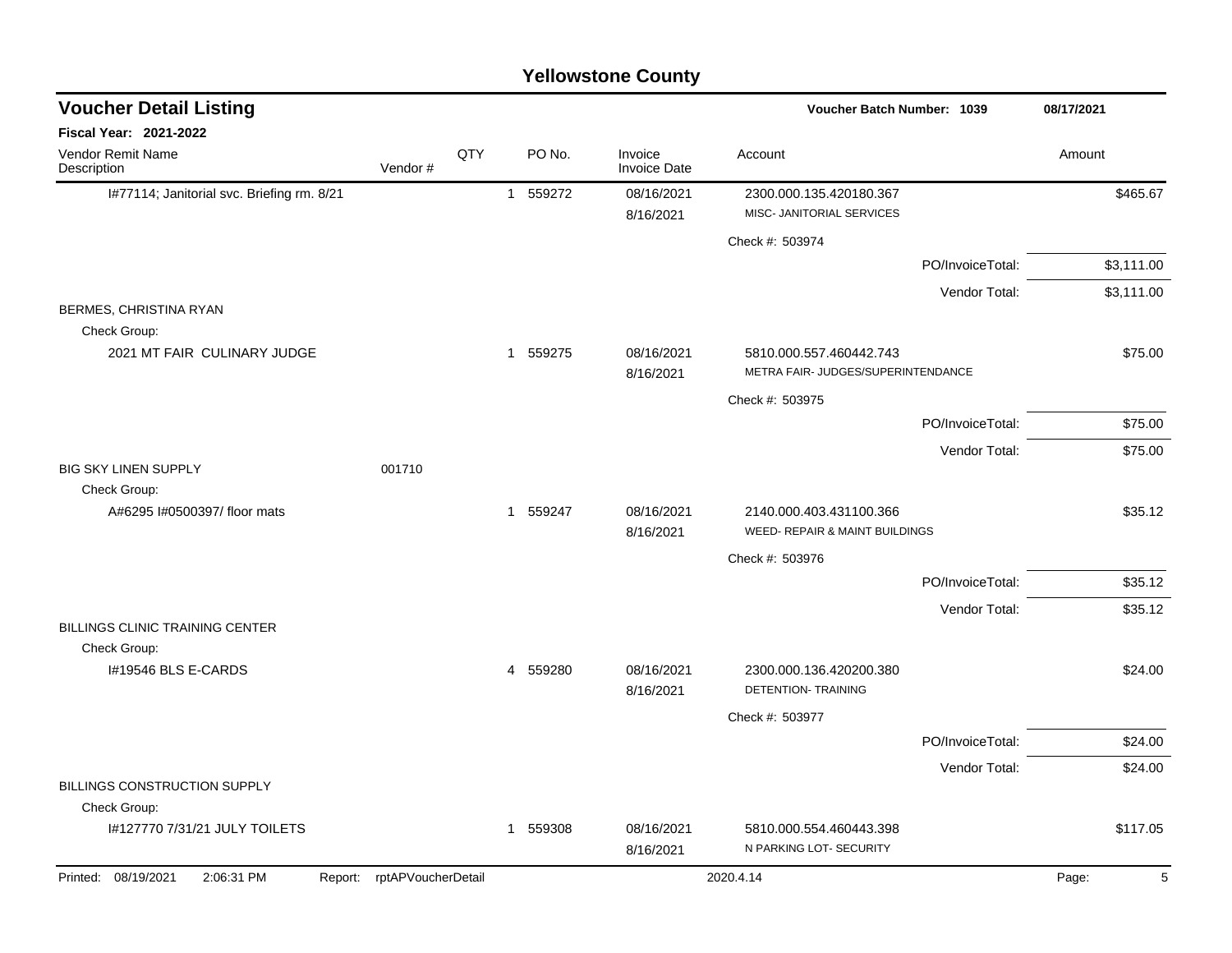| <b>Voucher Detail Listing</b>                   |                            |     |              |        |                                | Voucher Batch Number: 1039                                     |                  | 08/17/2021 |
|-------------------------------------------------|----------------------------|-----|--------------|--------|--------------------------------|----------------------------------------------------------------|------------------|------------|
| <b>Fiscal Year: 2021-2022</b>                   |                            |     |              |        |                                |                                                                |                  |            |
| Vendor Remit Name<br>Description                | Vendor#                    | QTY |              | PO No. | Invoice<br><b>Invoice Date</b> | Account                                                        |                  | Amount     |
|                                                 |                            |     |              |        |                                | Check #: 503978                                                |                  |            |
|                                                 |                            |     |              |        |                                |                                                                | PO/InvoiceTotal: | \$117.05   |
|                                                 |                            |     |              |        |                                |                                                                | Vendor Total:    | \$117.05   |
| BLUE KNIGHT SECURITY LLC                        |                            |     |              |        |                                |                                                                |                  |            |
| Check Group:                                    |                            |     |              |        |                                |                                                                |                  |            |
| I#2214; Extrad. from ID to YCDF (C.H.)          |                            |     | $\mathbf{1}$ | 559315 | 08/16/2021<br>8/16/2021        | 2300.000.136.420200.310<br>DETENTION- PRISONER TRANSPORT       |                  | \$1,525.00 |
|                                                 |                            |     |              |        |                                | Check #: 503979                                                |                  |            |
|                                                 |                            |     |              |        |                                |                                                                | PO/InvoiceTotal: | \$1,525.00 |
|                                                 |                            |     |              |        |                                |                                                                | Vendor Total:    | \$1,525.00 |
| BOB BARKER COMPANY, INC<br>Check Group:         | 001977                     |     |              |        |                                |                                                                |                  |            |
| A#YELMT4:YELMT2 I#INV1649564 Detention Uniforms |                            |     | 1 559271     |        | 08/16/2021<br>8/16/2021        | 2399.000.235.420250.226<br><b>YSC- CLOTHING &amp; UNIFORMS</b> |                  | \$223.78   |
|                                                 |                            |     |              |        |                                | Check #: 503980                                                |                  |            |
|                                                 |                            |     |              |        |                                |                                                                | PO/InvoiceTotal: | \$223.78   |
|                                                 |                            |     |              |        |                                |                                                                | Vendor Total:    | \$223.78   |
| BROMENSHENK, CORTNEY<br>Check Group:            |                            |     |              |        |                                |                                                                |                  |            |
| 2021 MT FAIR BEEF RND ROBIN JUDGE               |                            |     | $\mathbf{1}$ | 559299 | 08/16/2021<br>8/16/2021        | 5810.000.557.460442.743<br>METRA FAIR- JUDGES/SUPERINTENDANCE  |                  | \$50.00    |
|                                                 |                            |     |              |        |                                | Check #: 503981                                                |                  |            |
|                                                 |                            |     |              |        |                                |                                                                | PO/InvoiceTotal: | \$50.00    |
|                                                 |                            |     |              |        |                                |                                                                | Vendor Total:    | \$50.00    |
| BROWN'S AUTO SERVICE INC<br>Check Group:        | 034065                     |     |              |        |                                |                                                                |                  |            |
| I#156621; Car #28 trans. svc.                   |                            |     | 1            | 559263 | 08/16/2021                     | 2300.000.132.420150.361                                        |                  | \$306.08   |
|                                                 |                            |     |              |        | 8/16/2021                      | PATROL- VEHICLE REPAIRS                                        |                  |            |
| I#156716; Car #159 trans. svc.                  |                            |     | 1            | 559263 | 08/16/2021                     | 2300.000.136.420200.361                                        |                  | \$306.08   |
|                                                 |                            |     |              |        | 8/16/2021                      | DETENTION- VEHICLE REPAIRS                                     |                  |            |
| Printed: 08/19/2021<br>2:06:31 PM               | Report: rptAPVoucherDetail |     |              |        |                                | 2020.4.14                                                      |                  | 6<br>Page: |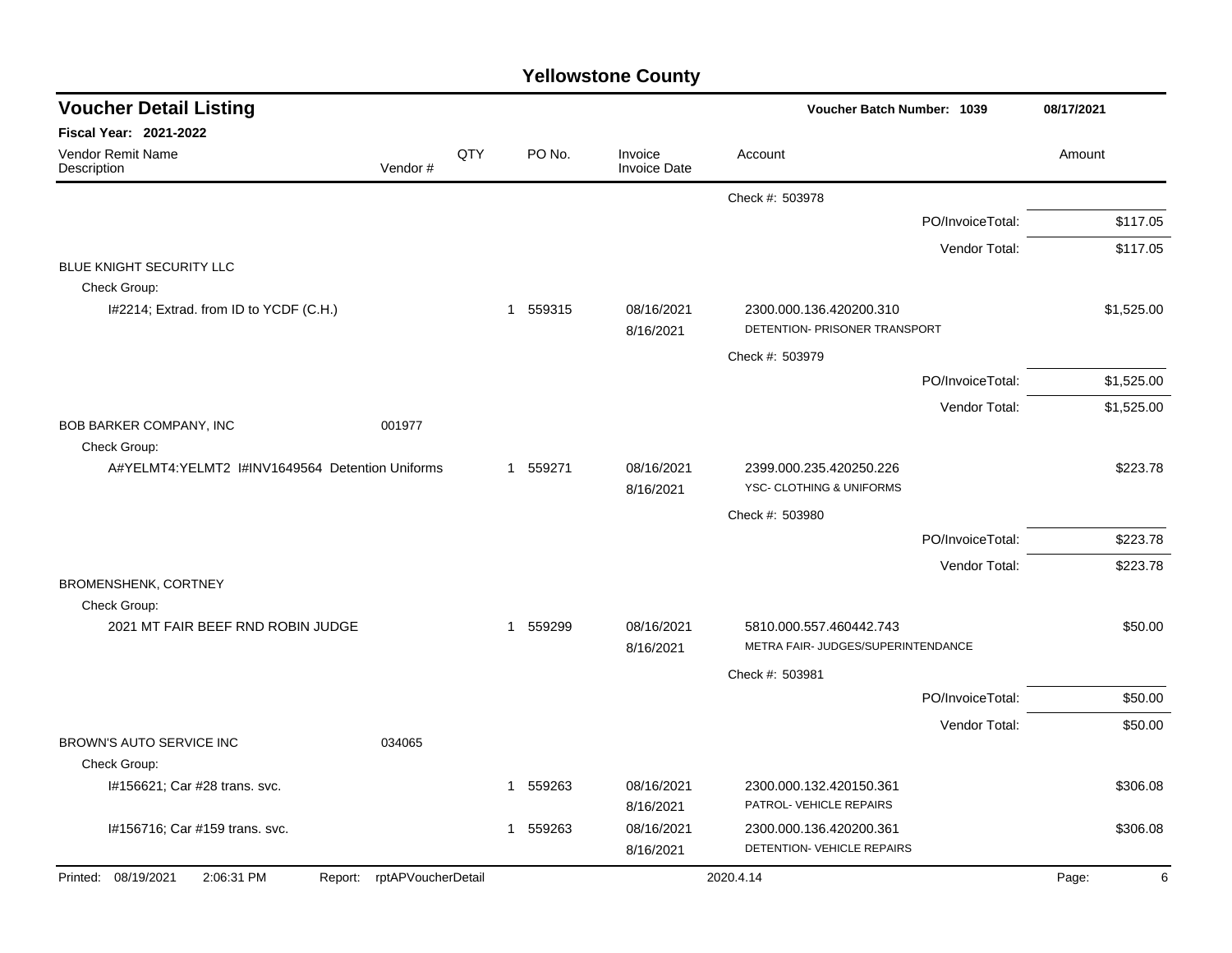| <b>Voucher Detail Listing</b>                     |                            |     |            |                                | Voucher Batch Number: 1039                                      |                  | 08/17/2021              |
|---------------------------------------------------|----------------------------|-----|------------|--------------------------------|-----------------------------------------------------------------|------------------|-------------------------|
| <b>Fiscal Year: 2021-2022</b>                     |                            |     |            |                                |                                                                 |                  |                         |
| Vendor Remit Name<br>Description                  | Vendor#                    | QTY | PO No.     | Invoice<br><b>Invoice Date</b> | Account                                                         |                  | Amount                  |
|                                                   |                            |     |            |                                | Check #: 503982                                                 |                  |                         |
|                                                   |                            |     |            |                                |                                                                 | PO/InvoiceTotal: | \$612.16                |
|                                                   |                            |     |            |                                |                                                                 | Vendor Total:    | \$612.16                |
| <b>BYORTH, PATRICK A</b>                          |                            |     |            |                                |                                                                 |                  |                         |
| Check Group:                                      |                            |     |            |                                |                                                                 |                  |                         |
| COVA BURIAL BENEFIT JOHN P BYORTH 3/20/21         |                            |     | 1 559331   | 08/16/2021<br>8/16/2021        | 1000.000.199.450200.396<br>MISC- FUNERAL EXPENSE/BURIALS        |                  | \$250.00                |
|                                                   |                            |     |            |                                | Check #: 503983                                                 |                  |                         |
|                                                   |                            |     |            |                                |                                                                 | PO/InvoiceTotal: | \$250.00                |
|                                                   |                            |     |            |                                |                                                                 | Vendor Total:    | \$250.00                |
| CARQUEST AUTO PARTS.                              | 006210                     |     |            |                                |                                                                 |                  |                         |
| Check Group:<br>I#1935-642522 8/5/21 OIL ROLLBACK |                            |     | 1 559245   | 08/16/2021                     | 2830.000.414.430800.231                                         |                  | \$213.28                |
|                                                   |                            |     |            | 8/16/2021                      | JUNK VEHICLE- GAS/OIL/GREASE                                    |                  |                         |
|                                                   |                            |     |            |                                | Check #: 503984                                                 |                  |                         |
|                                                   |                            |     |            |                                |                                                                 | PO/InvoiceTotal: | \$213.28                |
|                                                   |                            |     |            |                                |                                                                 | Vendor Total:    | \$213.28                |
| <b>CENEX ZIP TRIP</b>                             |                            |     |            |                                |                                                                 |                  |                         |
| Check Group:                                      |                            |     |            |                                |                                                                 |                  |                         |
| I#CW-303; Car washes                              |                            |     | 250 559318 | 08/16/2021<br>8/16/2021        | 2300.000.132.420150.361<br>PATROL- VEHICLE REPAIRS              |                  | \$250.00                |
|                                                   |                            |     |            |                                | Check #: 503985                                                 |                  |                         |
|                                                   |                            |     |            |                                |                                                                 | PO/InvoiceTotal: | \$250.00                |
|                                                   |                            |     |            |                                |                                                                 | Vendor Total:    | \$250.00                |
| CENTURYLINK                                       |                            |     |            |                                |                                                                 |                  |                         |
| Check Group:                                      |                            |     |            |                                |                                                                 |                  |                         |
| A#406-652-0565 439B 8-1-21                        |                            |     | 1 559301   | 08/16/2021<br>8/16/2021        | 2830.000.414.430800.345<br>JUNK VEHICLE- TELEPHONE & TECHNOLOGY |                  | \$54.46                 |
|                                                   |                            |     |            |                                |                                                                 |                  |                         |
|                                                   |                            |     |            |                                | Check #: 503986                                                 |                  |                         |
| Printed: 08/19/2021<br>2:06:31 PM                 | Report: rptAPVoucherDetail |     |            |                                | 2020.4.14                                                       |                  | $\overline{7}$<br>Page: |
|                                                   |                            |     |            |                                |                                                                 |                  |                         |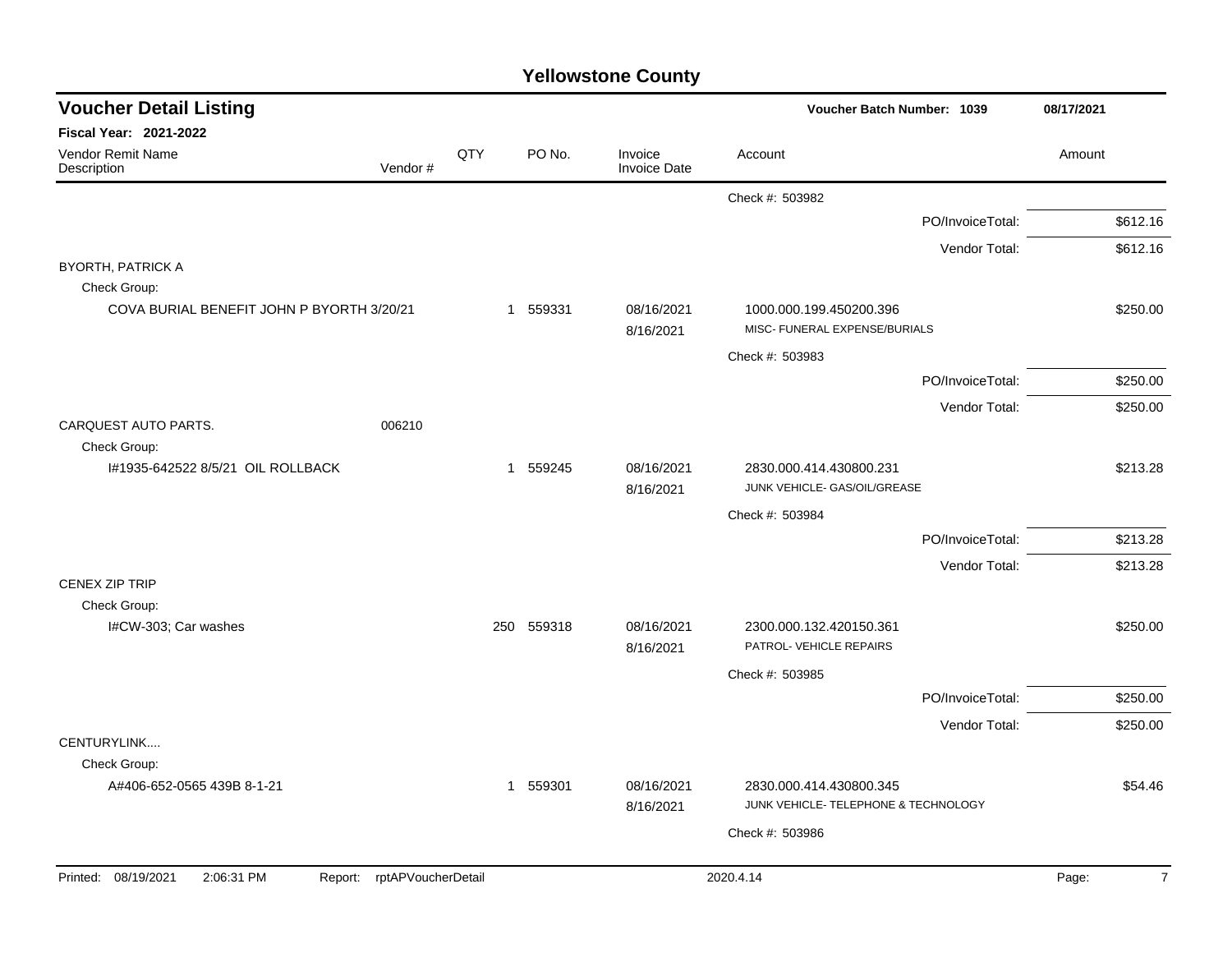| <b>Voucher Detail Listing</b>                                   | Voucher Batch Number: 1039 |     |             | 08/17/2021                     |                                                                     |                  |            |
|-----------------------------------------------------------------|----------------------------|-----|-------------|--------------------------------|---------------------------------------------------------------------|------------------|------------|
| <b>Fiscal Year: 2021-2022</b>                                   |                            |     |             |                                |                                                                     |                  |            |
| <b>Vendor Remit Name</b><br>Description                         | Vendor#                    | QTY | PO No.      | Invoice<br><b>Invoice Date</b> | Account                                                             |                  | Amount     |
|                                                                 |                            |     |             |                                |                                                                     | PO/InvoiceTotal: | \$54.46    |
| Check Group:                                                    |                            |     |             |                                |                                                                     |                  |            |
| A#4062453003 733B 7/22/21                                       |                            |     | 559302<br>1 | 08/16/2021<br>8/16/2021        | 5810.000.552.460442.345<br>METRA FACILITIES- PHONE                  |                  | \$86.53    |
|                                                                 |                            |     |             |                                | Check #: 503986                                                     |                  |            |
|                                                                 |                            |     |             |                                |                                                                     | PO/InvoiceTotal: | \$86.53    |
| Check Group:                                                    |                            |     |             |                                |                                                                     |                  |            |
| A#4062567056435B 8/1/21                                         |                            |     | 1 559303    | 8/16/2021<br>8/16/2021         | 2300.000.136.420200.345<br>DETENTION- TELEPHONE & TECHNOLOGY        |                  | \$55.53    |
|                                                                 |                            |     |             |                                | Check #: 503986                                                     |                  |            |
|                                                                 |                            |     |             |                                |                                                                     | PO/InvoiceTotal: | \$55.53    |
| Check Group:                                                    |                            |     |             |                                |                                                                     |                  |            |
| A#4062566837-425B; Records 8/21                                 |                            |     | 559304<br>1 | 8/16/2021<br>8/16/2021         | 2300.000.134.420170.345<br>RECORDS- TELEPHONE & TECHNOLOGY          |                  | \$101.45   |
| A#4063730984-430B; Range 8/21                                   |                            |     | 559304<br>1 | 8/16/2021<br>8/16/2021         | 2300.000.132.420155.345<br>TRAINING FACILITY-TELEPHONE & TECHNOLOGY |                  | \$55.53    |
| A#4062940066-433B; Evidence 8/21                                |                            |     | 559304<br>1 | 8/16/2021<br>8/16/2021         | 2300.000.131.420140.345<br>DETECTIVES- TELEPHONE & TECHNOLOGY       |                  | \$99.31    |
|                                                                 |                            |     |             |                                | Check #: 503986                                                     |                  |            |
|                                                                 |                            |     |             |                                |                                                                     | PO/InvoiceTotal: | \$256.29   |
| Check Group:                                                    |                            |     |             |                                |                                                                     |                  |            |
| A#406-628-9337-450B 8/1/21                                      |                            |     | 1 559305    | 08/16/2021<br>8/16/2021        | 1000.000.113.410540.345<br>TREASURER- TELEPHONE & TECHNOLOGY        |                  | \$54.46    |
|                                                                 |                            |     |             |                                | Check #: 503986                                                     |                  |            |
|                                                                 |                            |     |             |                                |                                                                     | PO/InvoiceTotal: | \$54.46    |
|                                                                 |                            |     |             |                                |                                                                     | Vendor Total:    | \$507.27   |
| CLEASBY, STEVEN J                                               |                            |     |             |                                |                                                                     |                  |            |
| Check Group:                                                    |                            |     |             |                                |                                                                     |                  |            |
| COVA BURIAL BENEFIT DEAN C BATTEN 11/5/20                       |                            |     | 1 559333    | 08/16/2021<br>8/16/2021        | 1000.000.199.450200.396<br>MISC- FUNERAL EXPENSE/BURIALS            |                  | \$250.00   |
| 2:06:31 PM<br>Report: rptAPVoucherDetail<br>Printed: 08/19/2021 |                            |     |             |                                | 2020.4.14                                                           |                  | 8<br>Page: |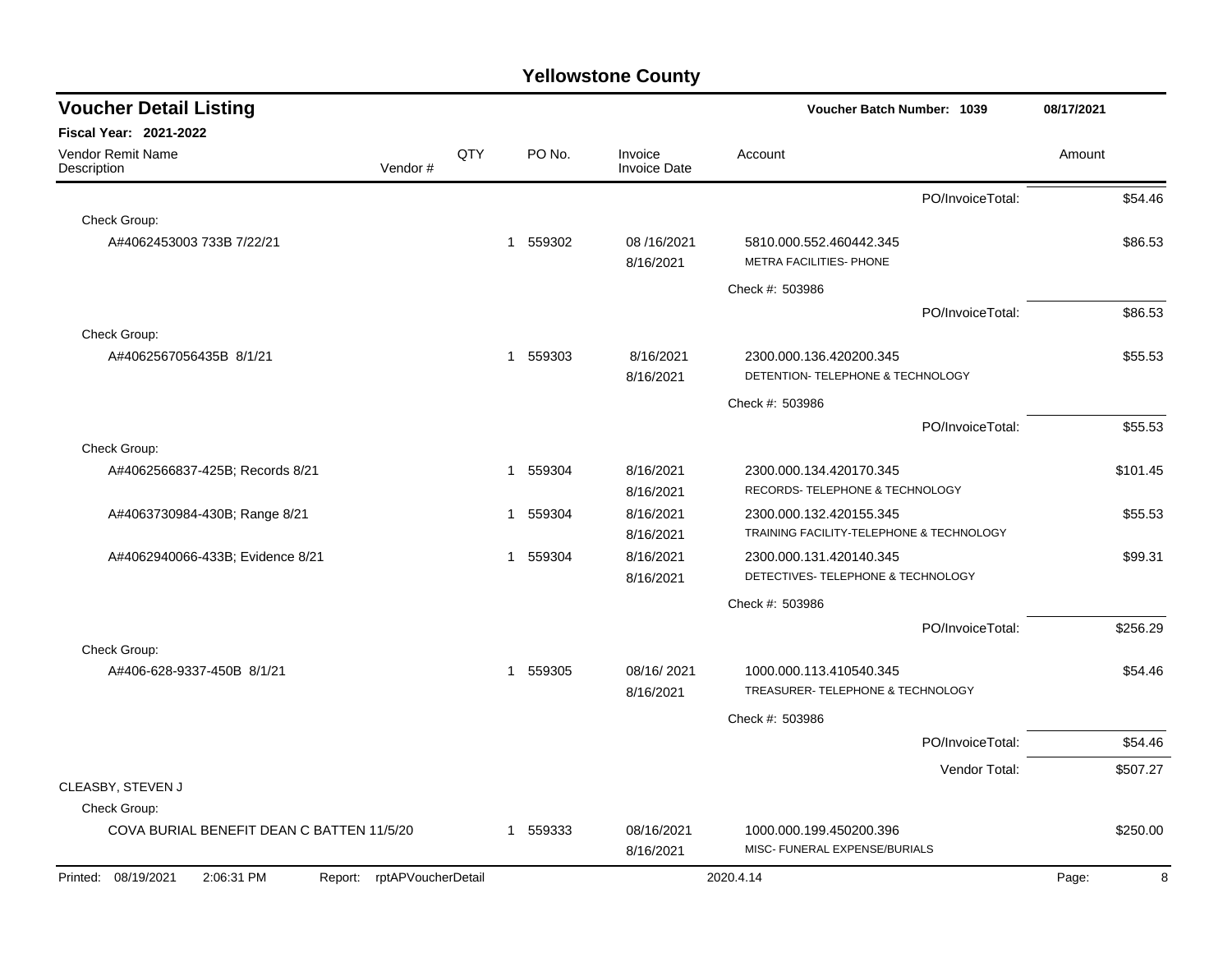| <b>Yellowstone County</b> |  |
|---------------------------|--|
|---------------------------|--|

| <b>Voucher Detail Listing</b>                           |                            |     |          |                                | Voucher Batch Number: 1039                                      |                  | 08/17/2021 |
|---------------------------------------------------------|----------------------------|-----|----------|--------------------------------|-----------------------------------------------------------------|------------------|------------|
| Fiscal Year: 2021-2022                                  |                            |     |          |                                |                                                                 |                  |            |
| Vendor Remit Name<br>Description                        | Vendor#                    | QTY | PO No.   | Invoice<br><b>Invoice Date</b> | Account                                                         |                  | Amount     |
|                                                         |                            |     |          |                                | Check #: 503987                                                 |                  |            |
|                                                         |                            |     |          |                                |                                                                 | PO/InvoiceTotal: | \$250.00   |
|                                                         |                            |     |          |                                |                                                                 | Vendor Total:    | \$250.00   |
| COOLEY, CALLIE<br>Check Group:                          |                            |     |          |                                |                                                                 |                  |            |
| Cooley July 2021 mileage                                |                            |     | 1 559313 | 08/16/2021<br>8/16/2021        | 2290.000.410.450400.370<br><b>EXTENSION- TRAVEL</b>             |                  | \$119.28   |
|                                                         |                            |     |          |                                | Check #: 503988                                                 |                  |            |
|                                                         |                            |     |          |                                |                                                                 | PO/InvoiceTotal: | \$119.28   |
|                                                         |                            |     |          |                                |                                                                 | Vendor Total:    | \$119.28   |
| <b>CREATIVE MONOGRAMS</b>                               | 010034                     |     |          |                                |                                                                 |                  |            |
| Check Group:<br>I#87507 8/4/21 FAIR HATS                |                            |     | 1 559261 | 08/16/2021<br>8/16/2021        | 5810.000.557.460442.220<br>METRA FAIR- OPERATING SUPPLIES       |                  | \$624.00   |
|                                                         |                            |     |          |                                | Check #: 503989                                                 |                  |            |
|                                                         |                            |     |          |                                |                                                                 | PO/InvoiceTotal: | \$624.00   |
| Check Group:                                            |                            |     |          |                                |                                                                 |                  |            |
| I#87095/caps for education                              |                            |     | 1 559262 | 08 /16/2021<br>8/16/2021       | 2140.000.403.431100.336<br><b>WEED- PUBLIC RELATIONS</b>        |                  | \$60.00    |
|                                                         |                            |     |          |                                | Check #: 503989                                                 |                  |            |
|                                                         |                            |     |          |                                |                                                                 | PO/InvoiceTotal: | \$60.00    |
| <b>CRESCENT ELECTRIC SUPPLY</b>                         | 002456                     |     |          |                                |                                                                 | Vendor Total:    | \$684.00   |
| Check Group:<br>I#S509390929.001 8/3/21 Sensors/ Dottie |                            |     | 1 559241 | 08/16/2021<br>8/16/2021        | 5810.000.552.460442.220<br>METRA FACILITIES- OPERATING SUPPLIES |                  | \$26.26    |
|                                                         |                            |     |          |                                | Check #: 503990                                                 |                  |            |
|                                                         |                            |     |          |                                |                                                                 | PO/InvoiceTotal: | \$26.26    |
|                                                         |                            |     |          |                                |                                                                 | Vendor Total:    | \$26.26    |
| Printed: 08/19/2021<br>2:06:31 PM                       | Report: rptAPVoucherDetail |     |          |                                | 2020.4.14                                                       |                  | Page:<br>9 |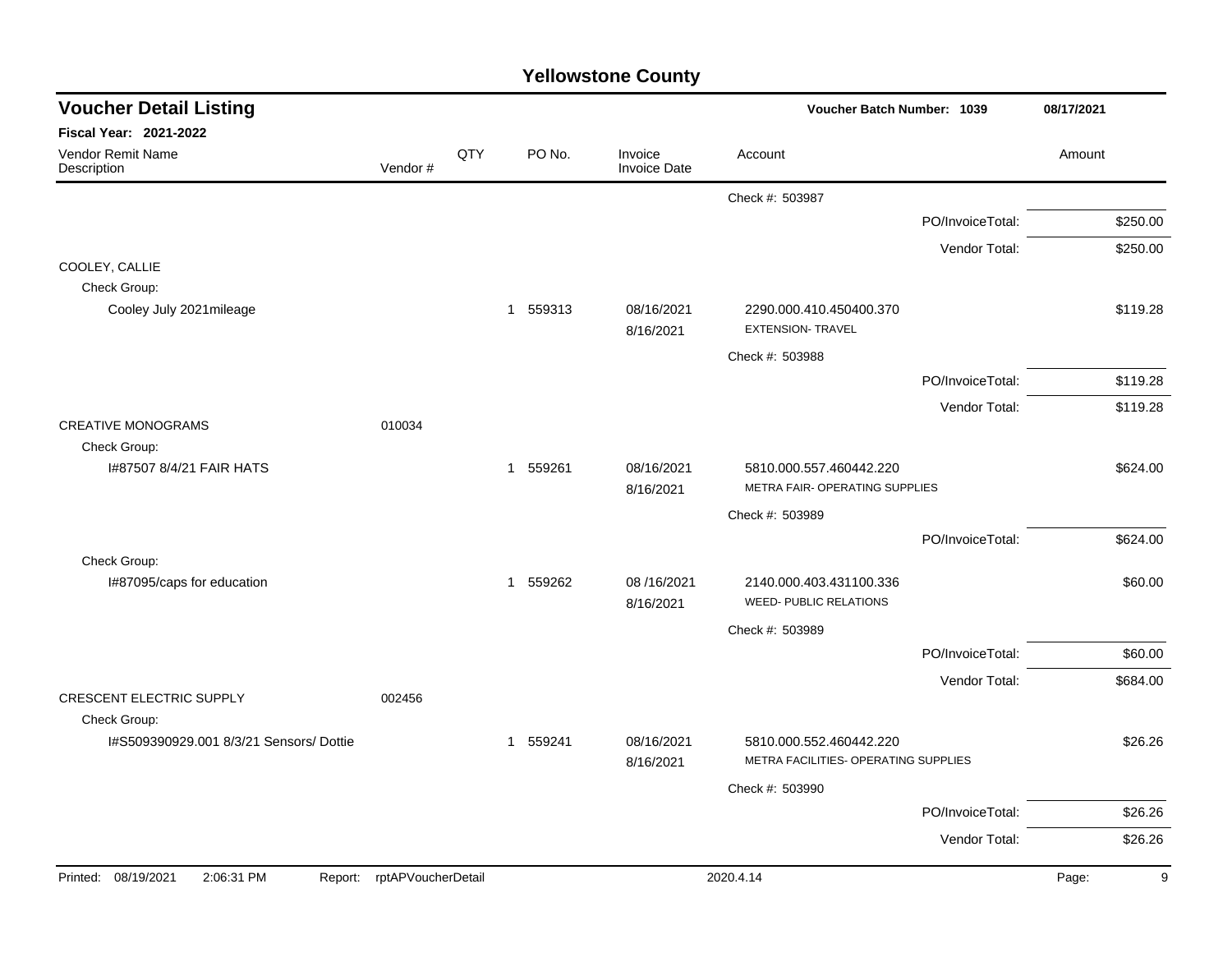| <b>Voucher Detail Listing</b>                                   |  |              |          |                                | Voucher Batch Number: 1039                                     |                  | 08/17/2021  |  |
|-----------------------------------------------------------------|--|--------------|----------|--------------------------------|----------------------------------------------------------------|------------------|-------------|--|
| <b>Fiscal Year: 2021-2022</b>                                   |  |              |          |                                |                                                                |                  |             |  |
| Vendor Remit Name<br>Vendor#<br>Description                     |  | QTY          | PO No.   | Invoice<br><b>Invoice Date</b> | Account                                                        |                  | Amount      |  |
| DAVIS, DANIEL D.                                                |  |              |          |                                |                                                                |                  |             |  |
| Check Group:                                                    |  |              |          |                                |                                                                |                  |             |  |
| 2021 MT FAIR JUDGE SHEEP/GOATS                                  |  |              | 1 559316 | 08/16/2021<br>8/16/2021        | 5810.000.557.460442.743<br>METRA FAIR- JUDGES/SUPERINTENDANCE  |                  | \$755.61    |  |
|                                                                 |  |              |          |                                | Check #: 503991                                                |                  |             |  |
|                                                                 |  |              |          |                                |                                                                | PO/InvoiceTotal: | \$755.61    |  |
|                                                                 |  |              |          |                                |                                                                | Vendor Total:    | \$755.61    |  |
| E & JK ENTERPRISES INC                                          |  |              |          |                                |                                                                |                  |             |  |
| Check Group:                                                    |  |              |          |                                |                                                                |                  |             |  |
| I#Q613465 DEPOSIT PICK UP JULY 2021                             |  |              | 1 559276 | 08/16/2021<br>8/16/2021        | 1000.000.113.410540.398<br>TREASURER-VARIABLE CONTRACT SERVICE |                  | \$308.00    |  |
|                                                                 |  |              |          |                                | Check #: 503992                                                |                  |             |  |
|                                                                 |  |              |          |                                |                                                                | PO/InvoiceTotal: | \$308.00    |  |
|                                                                 |  |              |          |                                |                                                                | Vendor Total:    | \$308.00    |  |
| ECOLAB PEST ELIMINATION DIVISION<br>Check Group:                |  |              |          |                                |                                                                |                  |             |  |
| A#YOUT0001-0001 I#5136858 Pest Elimin 410 S 26th St             |  |              | 1 559293 | 08/16/2021<br>8/16/2021        | 2399.000.235.420250.224<br>YSC- JANITORIAL SUPPLIES            |                  | \$106.22    |  |
| A#YOUT0001-0002 I#5136859 Pest Elimin S 27th St.                |  |              | 1 559293 | 08/16/2021                     | 2399.000.235.420250.224                                        |                  | \$82.76     |  |
|                                                                 |  |              |          | 8/16/2021                      | YSC- JANITORIAL SUPPLIES                                       |                  |             |  |
|                                                                 |  |              |          |                                | Check #: 503993                                                |                  |             |  |
|                                                                 |  |              |          |                                |                                                                | PO/InvoiceTotal: | \$188.98    |  |
|                                                                 |  |              |          |                                |                                                                | Vendor Total:    | \$188.98    |  |
| <b>ECONOPRINT</b>                                               |  |              |          |                                |                                                                |                  |             |  |
| Check Group:                                                    |  |              |          |                                |                                                                |                  |             |  |
| I#309290 BUSINESS CARDS LT BAILEY                               |  | $\mathbf{1}$ | 559297   | 08/16/2021<br>8/16/2021        | 2300.000.136.420200.220<br>DETENTION- OPERATING SUPPLIES       |                  | \$52.47     |  |
|                                                                 |  |              |          |                                | Check #: 503994                                                |                  |             |  |
|                                                                 |  |              |          |                                |                                                                | PO/InvoiceTotal: | \$52.47     |  |
|                                                                 |  |              |          |                                |                                                                | Vendor Total:    | \$52.47     |  |
| Printed: 08/19/2021<br>2:06:31 PM<br>Report: rptAPVoucherDetail |  |              |          |                                | 2020.4.14                                                      |                  | 10<br>Page: |  |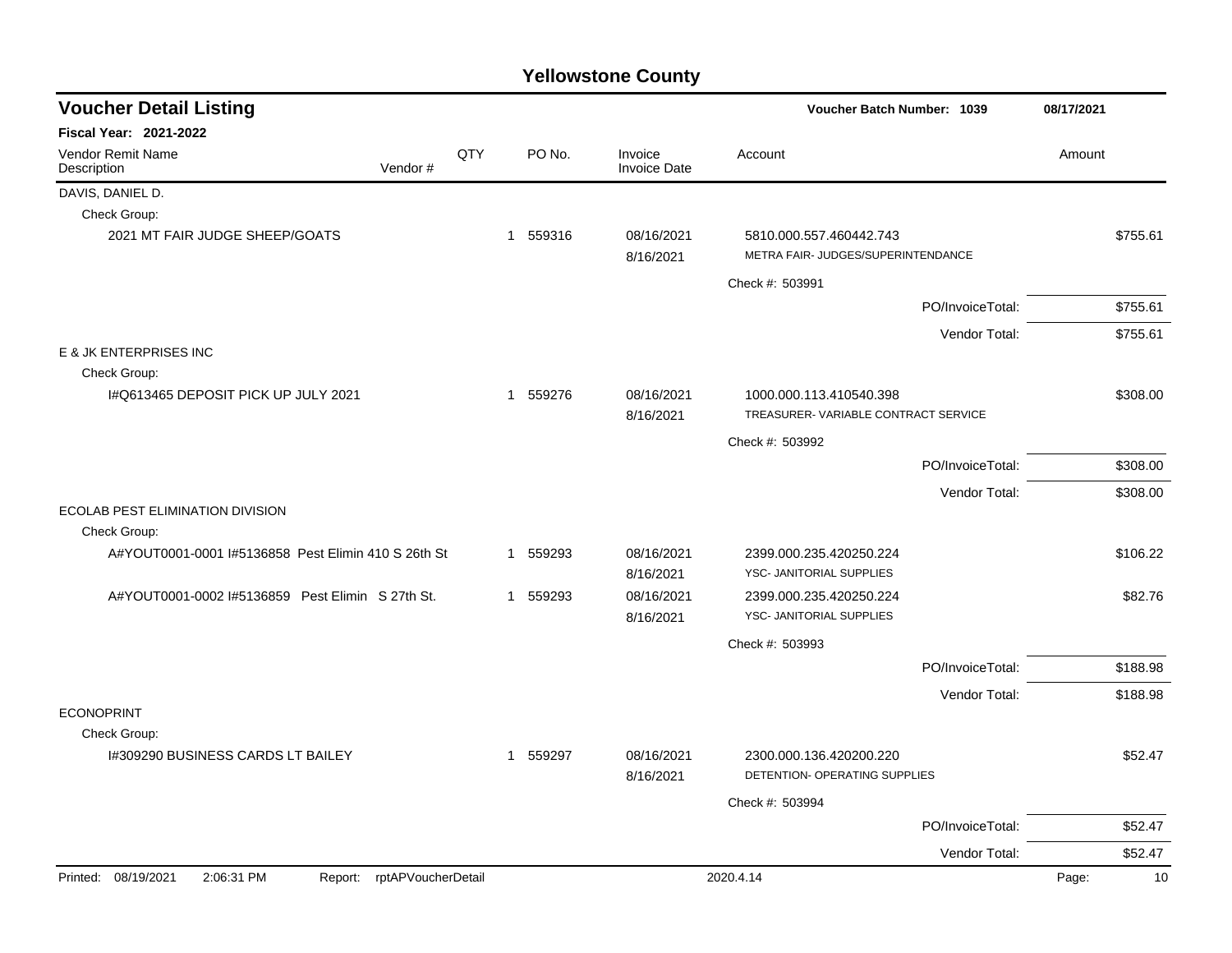| <b>Voucher Detail Listing</b>                        |         |     |   |          |                                | Voucher Batch Number: 1039                               |                  | 08/17/2021 |
|------------------------------------------------------|---------|-----|---|----------|--------------------------------|----------------------------------------------------------|------------------|------------|
| <b>Fiscal Year: 2021-2022</b>                        |         |     |   |          |                                |                                                          |                  |            |
| <b>Vendor Remit Name</b><br>Description              | Vendor# | QTY |   | PO No.   | Invoice<br><b>Invoice Date</b> | Account                                                  |                  | Amount     |
| ENTERPRISE RENT A CAR.                               |         |     |   |          |                                |                                                          |                  |            |
| Check Group:                                         |         |     |   |          |                                |                                                          |                  |            |
| A#63A6230 I#750046129059; Rental 5/20-6/18/21 (M.P.) |         |     |   | 1 559309 | 08/16/2021<br>8/16/2021        | 2391.000.428.420140.530<br>LOCAL DRUG FORF- RENT/LEASE   |                  | \$710.00   |
| A#63A6230 I#750046428101; Rental 6/19-7/18/21 (M.P.) |         |     |   | 1 559309 | 08/16/2021<br>8/16/2021        | 2391.000.428.420140.530<br>LOCAL DRUG FORF- RENT/LEASE   |                  | \$710.00   |
|                                                      |         |     |   |          |                                | Check #: 503995                                          |                  |            |
|                                                      |         |     |   |          |                                |                                                          | PO/InvoiceTotal: | \$1,420.00 |
|                                                      |         |     |   |          |                                |                                                          | Vendor Total:    | \$1,420.00 |
| FEI INC                                              | 045194  |     |   |          |                                |                                                          |                  |            |
| Check Group:                                         |         |     |   |          |                                |                                                          |                  |            |
| I#022065/Sprayer Parts                               |         |     |   | 1 559244 | 08/16/2021<br>8/16/2021        | 2140.000.403.431100.230<br>WEED- REPAIR & MAINT SUPPLIES |                  | \$56.10    |
|                                                      |         |     |   |          |                                | Check #: 503996                                          |                  |            |
|                                                      |         |     |   |          |                                |                                                          | PO/InvoiceTotal: | \$56.10    |
|                                                      |         |     |   |          |                                |                                                          | Vendor Total:    | \$56.10    |
| FIREMASTER.                                          | 002893  |     |   |          |                                |                                                          |                  |            |
| Check Group:                                         |         |     |   |          |                                |                                                          |                  |            |
| I#0000874743; Car #26, #8, #24 recharge              |         |     |   | 1 559274 | 08/16/2021<br>8/16/2021        | 2300.000.132.420150.361<br>PATROL- VEHICLE REPAIRS       |                  | \$169.50   |
|                                                      |         |     |   |          |                                | Check #: 503997                                          |                  |            |
|                                                      |         |     |   |          |                                |                                                          | PO/InvoiceTotal: | \$169.50   |
|                                                      |         |     |   |          |                                |                                                          | Vendor Total:    | \$169.50   |
| FIRST STUDENT INC<br>Check Group:                    | 042200  |     |   |          |                                |                                                          |                  |            |
| TRIP#80483691 8/15/21 BUS 2021 FAIR A#2296842        |         |     | 1 | 559265   | 08/16/2021<br>8/16/2021        | 5810.000.557.460442.533<br>METRA FAIR- EQUIPMENT RENTAL  |                  | \$1,482.00 |
| TRIP#80483694 8/16/21 BUS 2021 FAIR                  |         |     | 1 | 559265   | 08/16/2021                     | 5810.000.557.460442.533                                  |                  | \$1,482.00 |
|                                                      |         |     |   |          | 8/16/2021                      | METRA FAIR- EQUIPMENT RENTAL                             |                  |            |
|                                                      |         |     |   |          |                                |                                                          |                  |            |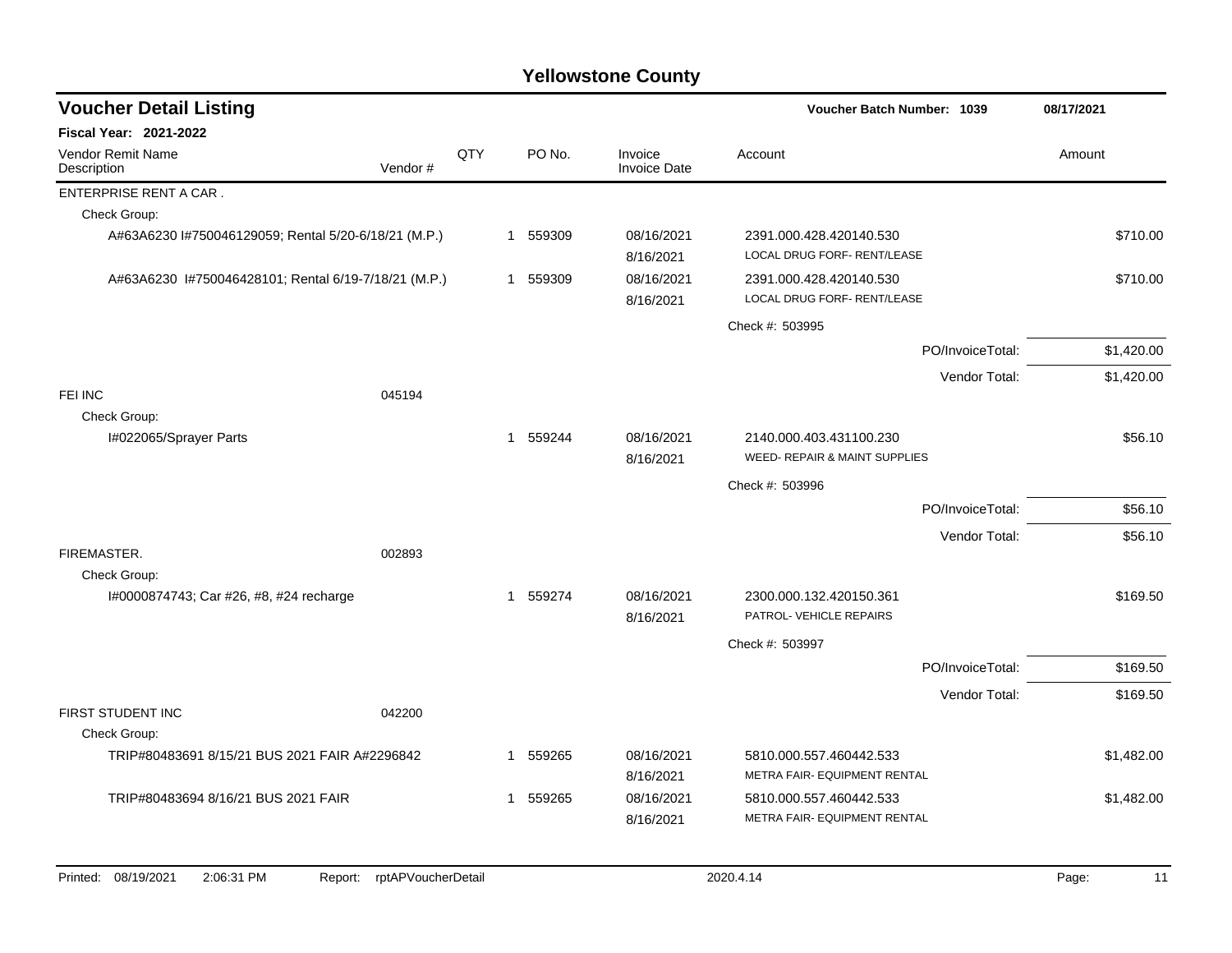|                                                             |                    |                |        | <b>Yellowstone County</b>      |                                                            |                  |             |
|-------------------------------------------------------------|--------------------|----------------|--------|--------------------------------|------------------------------------------------------------|------------------|-------------|
| <b>Voucher Detail Listing</b>                               |                    |                |        |                                | Voucher Batch Number: 1039                                 |                  | 08/17/2021  |
| <b>Fiscal Year: 2021-2022</b>                               |                    |                |        |                                |                                                            |                  |             |
| Vendor Remit Name<br>Description<br>Vendor#                 | QTY                |                | PO No. | Invoice<br><b>Invoice Date</b> | Account                                                    |                  | Amount      |
| TRIP#80483695 8/17/21 BUS 2021 FAIR                         |                    | $\overline{1}$ | 559265 | 08/16/2021<br>8/16/2021        | 5810.000.557.460442.533<br>METRA FAIR- EQUIPMENT RENTAL    |                  | \$1,482.00  |
| TRIP#80483697 8/18/21 BUS 2021 FAIR                         |                    | 1              | 559265 | 08/16/2021<br>8/16/2021        | 5810.000.557.460442.533<br>METRA FAIR- EQUIPMENT RENTAL    |                  | \$1,482.00  |
|                                                             |                    |                |        |                                | Check #: 503998                                            |                  |             |
|                                                             |                    |                |        |                                |                                                            | PO/InvoiceTotal: | \$5,928.00  |
|                                                             |                    |                |        |                                |                                                            | Vendor Total:    | \$5,928.00  |
| <b>FISHER'S TECHNOLOGY</b>                                  |                    |                |        |                                |                                                            |                  |             |
| Check Group:<br>I#931329 Canon copies                       |                    | $\overline{1}$ | 559312 | 08/16/2021<br>8/16/2021        | 2290.000.410.450400.363<br><b>EXTENSION- MACHINE MAINT</b> |                  | \$99.83     |
|                                                             |                    |                |        |                                | Check #: 503999                                            |                  |             |
|                                                             |                    |                |        |                                |                                                            | PO/InvoiceTotal: | \$99.83     |
|                                                             |                    |                |        |                                |                                                            | Vendor Total:    | \$99.83     |
| <b>GUARDIAN TAX MT LLC</b><br>Check Group:                  |                    |                |        |                                |                                                            |                  |             |
| C09835 Redemption (237)                                     |                    | 1              | 559307 | 08/16/2021<br>8/16/2021        | 7150.000.000.021250.000<br>REDEMPTION DUE TO OTHERS        |                  | \$2,639.38  |
|                                                             |                    |                |        |                                | Check #: 504000                                            |                  |             |
|                                                             |                    |                |        |                                |                                                            | PO/InvoiceTotal: | \$2,639.38  |
|                                                             |                    |                |        |                                |                                                            | Vendor Total:    | \$2,639.38  |
| HANSON, LEILA                                               |                    |                |        |                                |                                                            |                  |             |
| Check Group:<br>COVA BURIAL BENEFIT GORDON C HANSON 7/19/21 |                    | -1             | 559329 | 08/16/2021<br>8/16/2021        | 1000.000.199.450200.396<br>MISC- FUNERAL EXPENSE/BURIALS   |                  | \$250.00    |
|                                                             |                    |                |        |                                | Check #: 504001                                            |                  |             |
|                                                             |                    |                |        |                                |                                                            | PO/InvoiceTotal: | \$250.00    |
|                                                             |                    |                |        |                                |                                                            | Vendor Total:    | \$250.00    |
| HARTMAN, KRISTI<br>Check Group:                             |                    |                |        |                                |                                                            |                  |             |
| Printed: 08/19/2021<br>2:06:31 PM<br>Report:                | rptAPVoucherDetail |                |        |                                | 2020.4.14                                                  |                  | Page:<br>12 |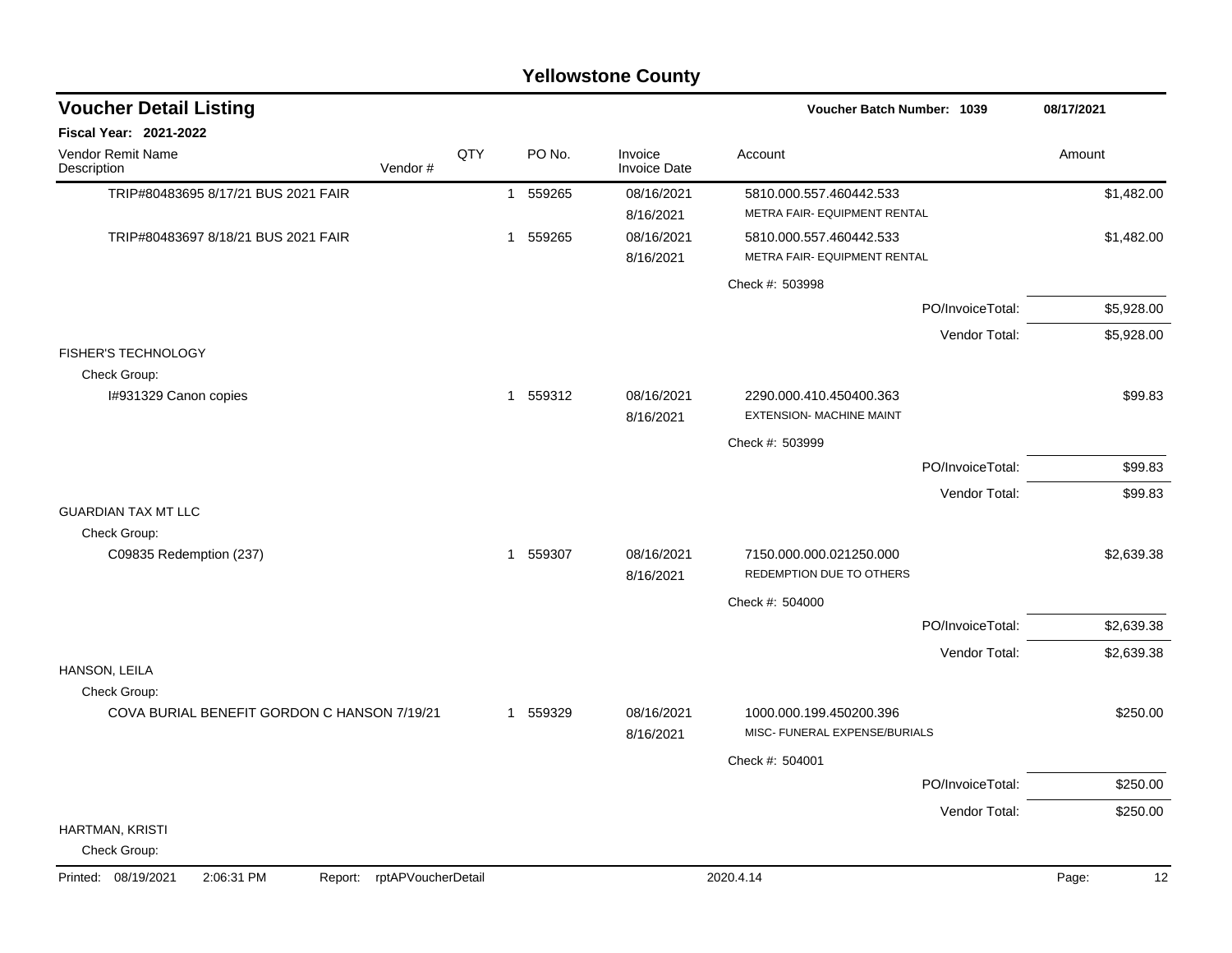| <b>Voucher Detail Listing</b>                 |         |     |             |                                | Voucher Batch Number: 1039                               | 08/17/2021 |
|-----------------------------------------------|---------|-----|-------------|--------------------------------|----------------------------------------------------------|------------|
| <b>Fiscal Year: 2021-2022</b>                 |         |     |             |                                |                                                          |            |
| Vendor Remit Name<br>Description              | Vendor# | QTY | PO No.      | Invoice<br><b>Invoice Date</b> | Account                                                  | Amount     |
| COVA BURIAL BENEFIT FRANCIS J SHERMAN 7/24/21 |         |     | 1 559332    | 08/16/2021<br>8/16/2021        | 1000.000.199.450200.396<br>MISC- FUNERAL EXPENSE/BURIALS | \$250.00   |
|                                               |         |     |             |                                | Check #: 504002                                          |            |
|                                               |         |     |             |                                | PO/InvoiceTotal:                                         | \$250.00   |
|                                               |         |     |             |                                | Vendor Total:                                            | \$250.00   |
| HENRY SCHEIN INC                              | 040079  |     |             |                                |                                                          |            |
| Check Group:                                  |         |     |             |                                |                                                          |            |
| I#96886907 ASPIRATOR                          |         |     | 3 559243    | 08/16/2021                     | 2300.000.136.420200.351                                  | \$25.93    |
|                                               |         |     |             | 8/16/2021                      | DETENTION- MEDICAL/DENTAL SUPPLIES                       |            |
| 1#96886907 SURG BUR                           |         |     | 2 559243    | 08/16/2021                     | 2300.000.136.420200.351                                  | \$23.28    |
|                                               |         |     |             | 8/16/2021                      | DETENTION- MEDICAL/DENTAL SUPPLIES                       |            |
| 1#96886907 PRO VISION                         |         |     | 3 559243    | 08/16/2021                     | 2300.000.136.420200.351                                  | \$11.37    |
|                                               |         |     |             | 8/16/2021                      | DETENTION- MEDICAL/DENTAL SUPPLIES                       |            |
| 1#96886907 SELF SEAL                          |         |     | 3 559243    | 08/16/2021                     | 2300.000.136.420200.351                                  | \$25.59    |
|                                               |         |     |             | 8/16/2021                      | DETENTION- MEDICAL/DENTAL SUPPLIES                       |            |
| 1#96886907 SANI CLOTH                         |         |     | 3<br>559243 | 08/16/2021                     | 2300.000.136.420200.351                                  | \$19.95    |
|                                               |         |     |             | 8/16/2021                      | DETENTION- MEDICAL/DENTAL SUPPLIES                       |            |
| 1#96886907 SYRINGE                            |         |     | 559243<br>1 | 08/16/2021                     | 2300.000.136.420200.351                                  | \$21.99    |
|                                               |         |     |             | 8/16/2021                      | DETENTION- MEDICAL/DENTAL SUPPLIES                       |            |
| 1#96886907 MAXITEST                           |         |     | 559243<br>1 | 08/16/2021                     | 2300.000.136.420200.351                                  | \$73.48    |
|                                               |         |     |             | 8/16/2021                      | DETENTION- MEDICAL/DENTAL SUPPLIES                       |            |
| I#96886907 LIDOCAINE                          |         |     | 1 559243    | 08/16/2021                     | 2300.000.136.420200.351                                  | \$26.86    |
|                                               |         |     |             | 8/16/2021                      | DETENTION- MEDICAL/DENTAL SUPPLIES                       |            |
| I#96886907 SEPTOJECT NEEDLE                   |         |     | 1 559243    | 08/16/2021                     | 2300.000.136.420200.351                                  | \$14.29    |
|                                               |         |     |             | 8/16/2021                      | DETENTION- MEDICAL/DENTAL SUPPLIES                       |            |
|                                               |         |     |             |                                | Check #: 504003                                          |            |
|                                               |         |     |             |                                | PO/InvoiceTotal:                                         | \$242.74   |
|                                               |         |     |             |                                | Vendor Total:                                            | \$242.74   |
| <b>INDEPENDENT LOCK CO</b>                    | 003553  |     |             |                                |                                                          |            |
| Check Group:                                  |         |     |             |                                |                                                          |            |
|                                               |         |     |             |                                |                                                          |            |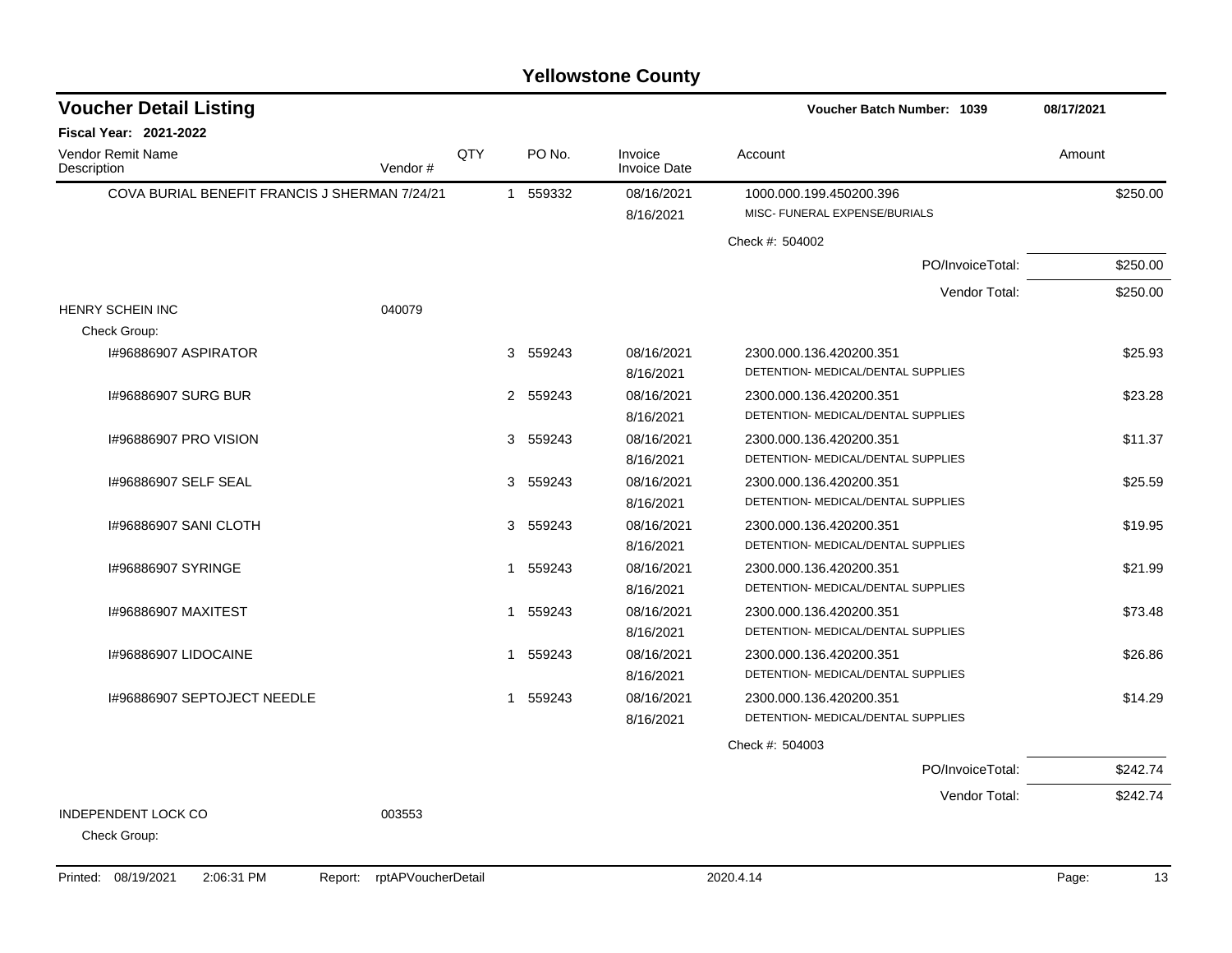| <b>Voucher Detail Listing</b>                                 |         |     | 08/17/2021   |          |                                |                                                                                  |                  |             |
|---------------------------------------------------------------|---------|-----|--------------|----------|--------------------------------|----------------------------------------------------------------------------------|------------------|-------------|
| Fiscal Year: 2021-2022                                        |         |     |              |          |                                |                                                                                  |                  |             |
| Vendor Remit Name<br>Description                              | Vendor# | QTY |              | PO No.   | Invoice<br><b>Invoice Date</b> | Account                                                                          |                  | Amount      |
| I#37128 8/5/21 SAFE REPAIR                                    |         |     | $\mathbf{1}$ | 559250   | 08/16/2021<br>8/16/2021        | 5810.000.558.460442.398<br>METRA ACCOUNTING-VARIABLE CONTRACT<br><b>SERVICES</b> |                  | \$205.00    |
|                                                               |         |     |              |          |                                | Check #: 504004                                                                  |                  |             |
|                                                               |         |     |              |          |                                |                                                                                  | PO/InvoiceTotal: | \$205.00    |
| <b>KB COMMERCIAL PRODUCTS</b><br>Check Group:                 | 003787  |     |              |          |                                |                                                                                  | Vendor Total:    | \$205.00    |
| I#469836 8/4/21 FAIR Clean Supplies                           |         |     |              | 1 559251 | 08/16/2021<br>8/16/2021        | 5810.000.557.460442.224<br>METRA FAIR- JANITORIAL SUPPLIES                       |                  | \$12,359.13 |
|                                                               |         |     |              |          |                                | Check #: 504005                                                                  |                  |             |
|                                                               |         |     |              |          |                                |                                                                                  | PO/InvoiceTotal: | \$12,359.13 |
|                                                               |         |     |              |          |                                |                                                                                  | Vendor Total:    | \$12,359.13 |
| <b>KELLEY CONNECT</b>                                         |         |     |              |          |                                |                                                                                  |                  |             |
| Check Group:<br>A#C001253, I#IN883919, Contract base rate for |         |     |              | 1 559317 | 08/16/2021                     | 1000.000.144.410800.220                                                          |                  | \$197.39    |
| 8/7-11/6/21, contract overage rate for 5/7-8/6/21             |         |     |              |          | 8/16/2021                      | HR- OPERATING SUPPLIES                                                           |                  |             |
|                                                               |         |     |              |          |                                | Check #: 504006                                                                  |                  |             |
|                                                               |         |     |              |          |                                |                                                                                  | PO/InvoiceTotal: | \$197.39    |
|                                                               |         |     |              |          |                                |                                                                                  |                  |             |
| KINGS ACE HARDWARE, CENTRAL<br>Check Group:                   |         |     |              |          |                                |                                                                                  | Vendor Total:    | \$197.39    |
| I#174001/1 1 gallon sprayer                                   |         |     | 1            | 559292   | 08/16/2021<br>8/16/2021        | 2140.000.403.431100.230<br>WEED- REPAIR & MAINT SUPPLIES                         |                  | \$54.99     |
|                                                               |         |     |              |          |                                | Check #: 504007                                                                  |                  |             |
|                                                               |         |     |              |          |                                |                                                                                  | PO/InvoiceTotal: | \$54.99     |
|                                                               |         |     |              |          |                                |                                                                                  | Vendor Total:    | \$54.99     |
| LARGENT, VIRGINIA M                                           |         |     |              |          |                                |                                                                                  |                  |             |
| Check Group:                                                  |         |     |              |          |                                |                                                                                  |                  |             |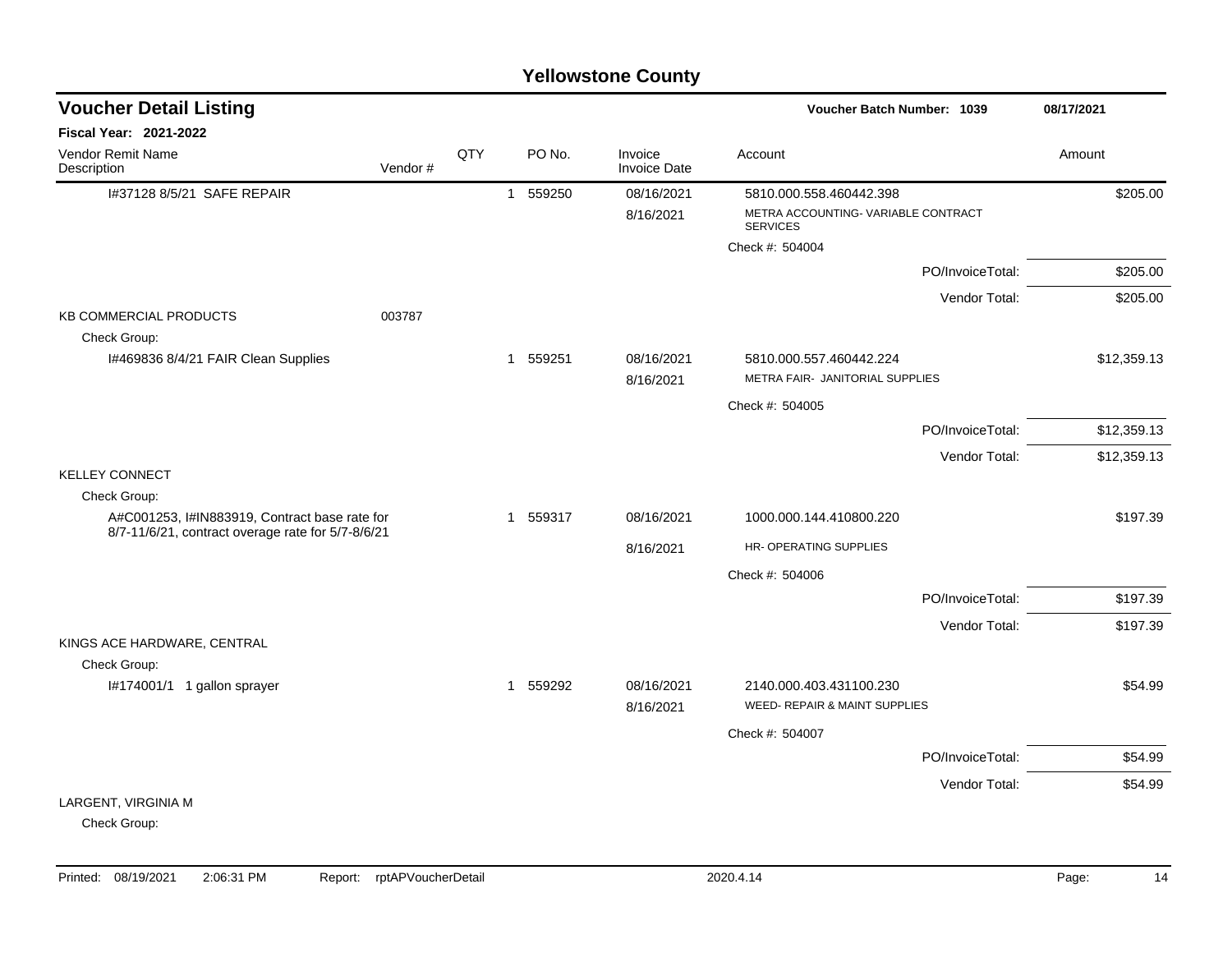| <b>Voucher Detail Listing</b>                                      |     |          |                                | Voucher Batch Number: 1039                                    |                  | 08/17/2021  |
|--------------------------------------------------------------------|-----|----------|--------------------------------|---------------------------------------------------------------|------------------|-------------|
| Fiscal Year: 2021-2022                                             |     |          |                                |                                                               |                  |             |
| Vendor Remit Name<br>Vendor#<br>Description                        | QTY | PO No.   | Invoice<br><b>Invoice Date</b> | Account                                                       |                  | Amount      |
| COVA BURIAL BENEFIT DAVID W LARGENT 7/25/21                        |     | 1 559330 | 08/16/2021<br>8/16/2021        | 1000.000.199.450200.396<br>MISC- FUNERAL EXPENSE/BURIALS      |                  | \$250.00    |
|                                                                    |     |          |                                | Check #: 504008                                               |                  |             |
|                                                                    |     |          |                                |                                                               | PO/InvoiceTotal: | \$250.00    |
|                                                                    |     |          |                                |                                                               | Vendor Total:    | \$250.00    |
| LEE ENTERPRISES PPC<br>Check Group:                                |     |          |                                |                                                               |                  |             |
| A#84247 1#129655 paper subscr 7/31/21                              |     | 1 559321 | 08/16/2021<br>8/16/2021        | 2399.000.235.420250.333<br>YSC-SUBSCRIPTIONS                  |                  | \$22.00     |
|                                                                    |     |          |                                | Check #: 504009                                               |                  |             |
|                                                                    |     |          |                                |                                                               | PO/InvoiceTotal: | \$22.00     |
|                                                                    |     |          |                                |                                                               | Vendor Total:    | \$22.00     |
| LIPPMAN, DANA L<br>Check Group:                                    |     |          |                                |                                                               |                  |             |
| COVA BURIAL BENEFIT CLIFFORD M ROBERG 5/11/21                      |     | 1 559334 | 08/16/2021<br>8/16/2021        | 1000.000.199.450200.396<br>MISC- FUNERAL EXPENSE/BURIALS      |                  | \$250.00    |
|                                                                    |     |          |                                | Check #: 504010                                               |                  |             |
|                                                                    |     |          |                                |                                                               | PO/InvoiceTotal: | \$250.00    |
|                                                                    |     |          |                                |                                                               | Vendor Total:    | \$250.00    |
| MANLEY, ABBIE LYNN                                                 |     |          |                                |                                                               |                  |             |
| Check Group:<br>2021 MT FAIR ART BARN JUDGE                        |     | 1 559327 | 08/16/2021<br>8/16/2021        | 5810.000.557.460442.743<br>METRA FAIR- JUDGES/SUPERINTENDANCE |                  | \$125.00    |
|                                                                    |     |          |                                | Check #: 504011                                               |                  |             |
|                                                                    |     |          |                                |                                                               | PO/InvoiceTotal: | \$125.00    |
|                                                                    |     |          |                                |                                                               | Vendor Total:    | \$125.00    |
| MARTIN, GLEN                                                       |     |          |                                |                                                               |                  |             |
| Check Group:                                                       |     |          |                                |                                                               |                  |             |
| 2021 MT FAIR 4H JUDGE - GOATS/SHEEP                                |     | 1 559319 | 08/16/2021<br>8/16/2021        | 5810.000.557.460442.743<br>METRA FAIR- JUDGES/SUPERINTENDANCE |                  | \$723.20    |
| Printed: 08/19/2021<br>rptAPVoucherDetail<br>2:06:31 PM<br>Report: |     |          |                                | 2020.4.14                                                     |                  | 15<br>Page: |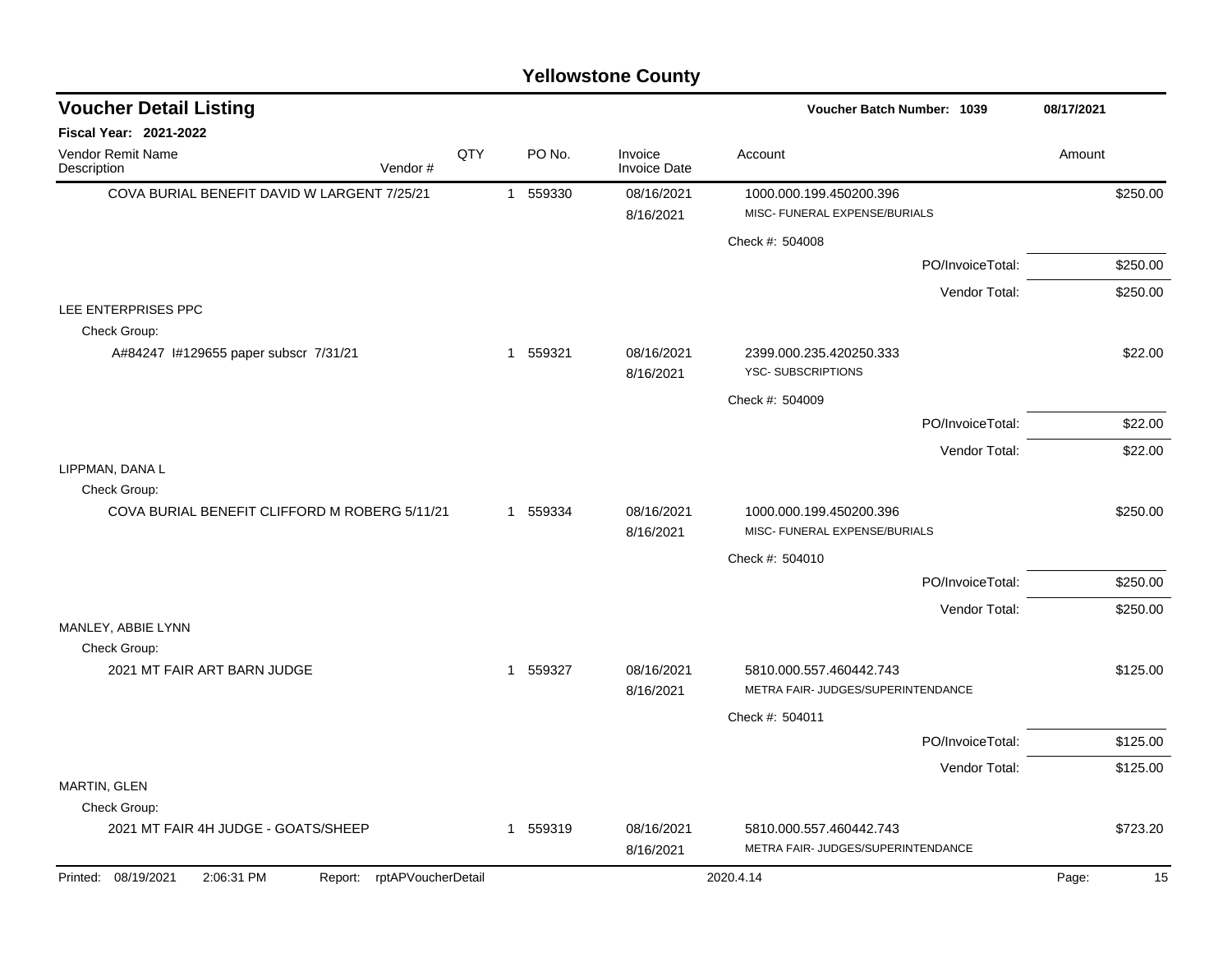| <b>Voucher Detail Listing</b>                                   |         |     |          |                                | Voucher Batch Number: 1039                                    |                  | 08/17/2021  |
|-----------------------------------------------------------------|---------|-----|----------|--------------------------------|---------------------------------------------------------------|------------------|-------------|
| Fiscal Year: 2021-2022                                          |         |     |          |                                |                                                               |                  |             |
| Vendor Remit Name<br>Description                                | Vendor# | QTY | PO No.   | Invoice<br><b>Invoice Date</b> | Account                                                       |                  | Amount      |
|                                                                 |         |     |          |                                | Check #: 504012                                               |                  |             |
|                                                                 |         |     |          |                                |                                                               | PO/InvoiceTotal: | \$723.20    |
|                                                                 |         |     |          |                                |                                                               | Vendor Total:    | \$723.20    |
| <b>MCKENZIE ENTERPRISES</b>                                     |         |     |          |                                |                                                               |                  |             |
| Check Group:<br>1#296 8/9/21 STORAGE CONTAINER                  |         |     | 1 559325 | 08/16/2021<br>8/16/2021        | 5810.000.557.460442.533<br>METRA FAIR- EQUIPMENT RENTAL       |                  | \$350.00    |
|                                                                 |         |     |          |                                | Check #: 504013                                               |                  |             |
|                                                                 |         |     |          |                                |                                                               | PO/InvoiceTotal: | \$350.00    |
|                                                                 |         |     |          |                                |                                                               | Vendor Total:    | \$350.00    |
| MCSWEYN, AUTUMN                                                 |         |     |          |                                |                                                               |                  |             |
| Check Group:<br>2021 MT FAIR 4H JUDGE                           |         |     | 1 559296 | 08/16/2021<br>8/16/2021        | 5810.000.557.460442.743<br>METRA FAIR- JUDGES/SUPERINTENDANCE |                  | \$100.00    |
|                                                                 |         |     |          |                                | Check #: 504014                                               |                  |             |
|                                                                 |         |     |          |                                |                                                               | PO/InvoiceTotal: | \$100.00    |
|                                                                 |         |     |          |                                |                                                               | Vendor Total:    | \$100.00    |
| MILL, DOROTHY A<br>Check Group:                                 |         |     |          |                                |                                                               |                  |             |
| COVA BURIAL BENEFIT JAMES D MILL 7/12/21                        |         |     | 1 559337 | 08/16/2021<br>8/16/2021        | 1000.000.199.450200.396<br>MISC- FUNERAL EXPENSE/BURIALS      |                  | \$250.00    |
|                                                                 |         |     |          |                                | Check #: 504015                                               |                  |             |
|                                                                 |         |     |          |                                |                                                               | PO/InvoiceTotal: | \$250.00    |
|                                                                 |         |     |          |                                |                                                               | Vendor Total:    | \$250.00    |
| <b>MODERN MARKETING</b><br>Check Group:                         |         |     |          |                                |                                                               |                  |             |
| I#MMI142003; Crayon Fun Packs                                   |         |     | 1 559281 | 08/16/2021<br>8/16/2021        | 2300.000.130.420110.336<br>ADMIN- PUBLIC RELATIONS            |                  | \$387.00    |
|                                                                 |         |     |          |                                | Check #: 504016                                               |                  |             |
|                                                                 |         |     |          |                                |                                                               |                  |             |
| Printed: 08/19/2021<br>Report: rptAPVoucherDetail<br>2:06:31 PM |         |     |          |                                | 2020.4.14                                                     |                  | Page:<br>16 |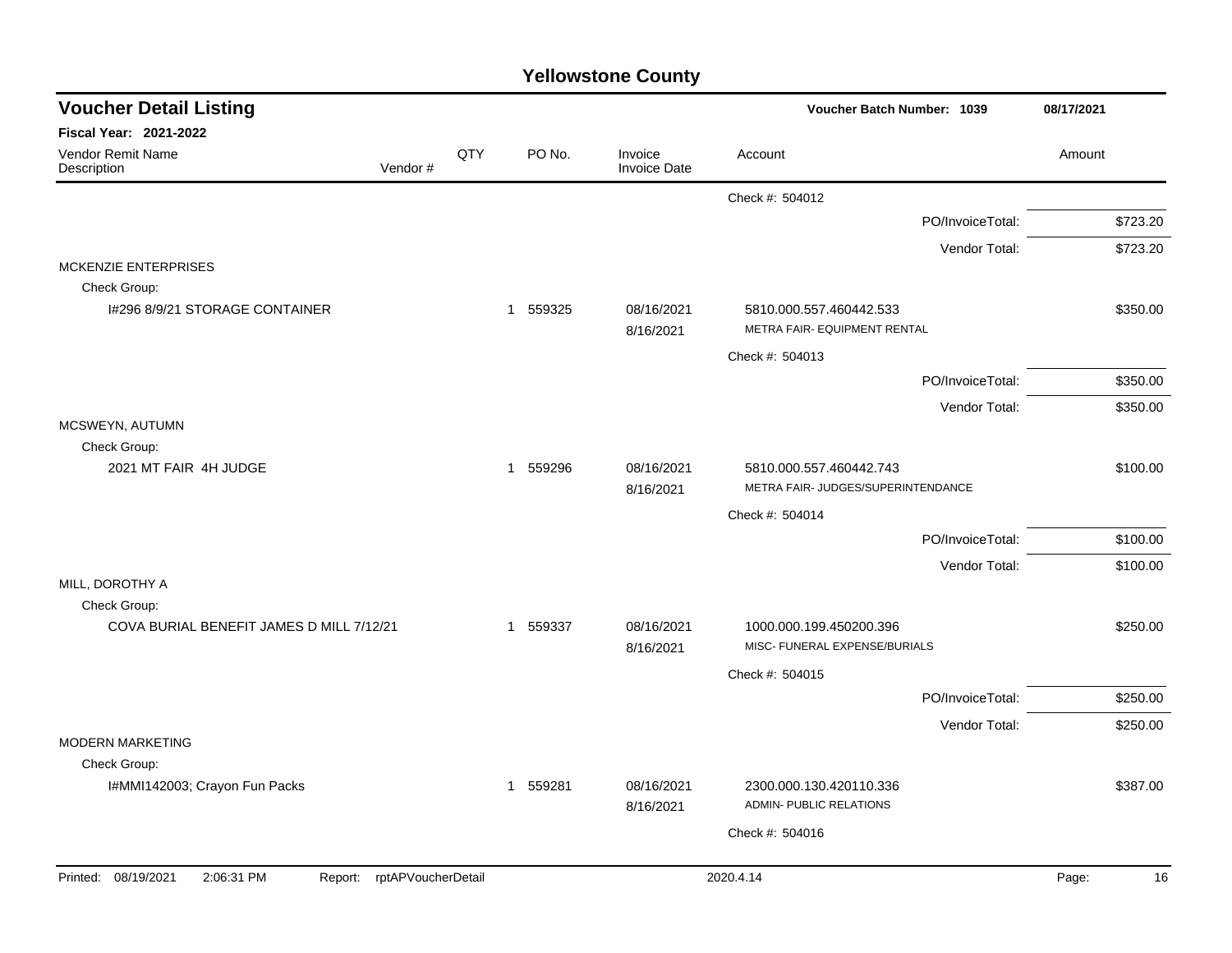| <b>Voucher Detail Listing</b>                          |                               |     |            |                                | Voucher Batch Number: 1039                           |                  | 08/17/2021  |
|--------------------------------------------------------|-------------------------------|-----|------------|--------------------------------|------------------------------------------------------|------------------|-------------|
| <b>Fiscal Year: 2021-2022</b>                          |                               |     |            |                                |                                                      |                  |             |
| Vendor Remit Name<br>Description                       | Vendor #                      | QTY | PO No.     | Invoice<br><b>Invoice Date</b> | Account                                              |                  | Amount      |
|                                                        |                               |     |            |                                |                                                      | PO/InvoiceTotal: | \$387.00    |
|                                                        |                               |     |            |                                |                                                      | Vendor Total:    | \$387.00    |
| MONTANA DAKOTA UTILITIES                               | 040762                        |     |            |                                |                                                      |                  |             |
| Check Group:                                           |                               |     |            |                                |                                                      |                  |             |
| A#77105659799 3165 E KING AVE TRANSPORT CHGS<br>8/5/21 |                               |     | 1 559273   | 08/16/2021                     | 2300.000.146.411200.344                              |                  | \$405.50    |
|                                                        |                               |     |            | 8/16/2021                      | FACILITIES JAIL- GAS                                 |                  |             |
| A#77105659799 6/1/21 UNDERTAKE CHG                     |                               |     | 1 559273   | 08/16/2021                     | 2300.000.146.411200.344                              |                  | (\$51.11)   |
|                                                        |                               |     |            | 8/16/2021                      | <b>FACILITIES JAIL- GAS</b>                          |                  |             |
|                                                        |                               |     |            |                                | Check #: 504017                                      |                  |             |
|                                                        |                               |     |            |                                |                                                      | PO/InvoiceTotal: | \$354.39    |
|                                                        |                               |     |            |                                |                                                      | Vendor Total:    | \$354.39    |
| MONTANA MOBILE DOCUMENT SHREDDING INC                  |                               |     |            |                                |                                                      |                  |             |
| Check Group:                                           |                               |     |            |                                |                                                      |                  |             |
| I#63143; Shredding 8/11/21                             |                               |     | 249 559291 | 08/16/2021                     | 2300.000.135.420180.399                              |                  | \$47.31     |
|                                                        |                               |     |            | 8/16/2021                      | MISC- CONTRACT SERVICE                               |                  |             |
|                                                        |                               |     |            |                                | Check #: 504018                                      |                  |             |
|                                                        |                               |     |            |                                |                                                      | PO/InvoiceTotal: | \$47.31     |
|                                                        |                               |     |            |                                |                                                      | Vendor Total:    | \$47.31     |
| <b>NAPA AUTO PARTS</b><br>Check Group:                 | 020015                        |     |            |                                |                                                      |                  |             |
| #194569 7/30/21 FILTERS                                |                               |     | 1 559242   | 08/16/2021                     | 5810.000.552.460442.220                              |                  | \$15.71     |
|                                                        |                               |     |            | 8/16/2021                      | METRA FACILITIES- OPERATING SUPPLIES                 |                  |             |
| I#195524 8/4/21 FILTERS                                |                               |     | 1 559242   | 08/16/2021                     | 5810.000.552.460442.220                              |                  | \$15.42     |
|                                                        |                               |     |            | 8/16/2021                      | METRA FACILITIES- OPERATING SUPPLIES                 |                  |             |
| I#196000 8/6/21 FILTERS                                |                               |     | 1 559242   | 08/16/2021                     | 5810.000.552.460442.230                              |                  | \$46.26     |
|                                                        |                               |     |            | 8/16/2021                      | <b>METRA FACILITIES- REPAIR &amp; MAINT SUPPLIES</b> |                  |             |
|                                                        |                               |     |            |                                | Check #: 504019                                      |                  |             |
|                                                        |                               |     |            |                                |                                                      | PO/InvoiceTotal: | \$77.39     |
|                                                        |                               |     |            |                                |                                                      |                  |             |
|                                                        |                               |     |            |                                |                                                      | Vendor Total:    | \$77.39     |
| 08/19/2021<br>2:06:31 PM<br>Printed:                   | Report:<br>rptAPVoucherDetail |     |            |                                | 2020.4.14                                            |                  | Page:<br>17 |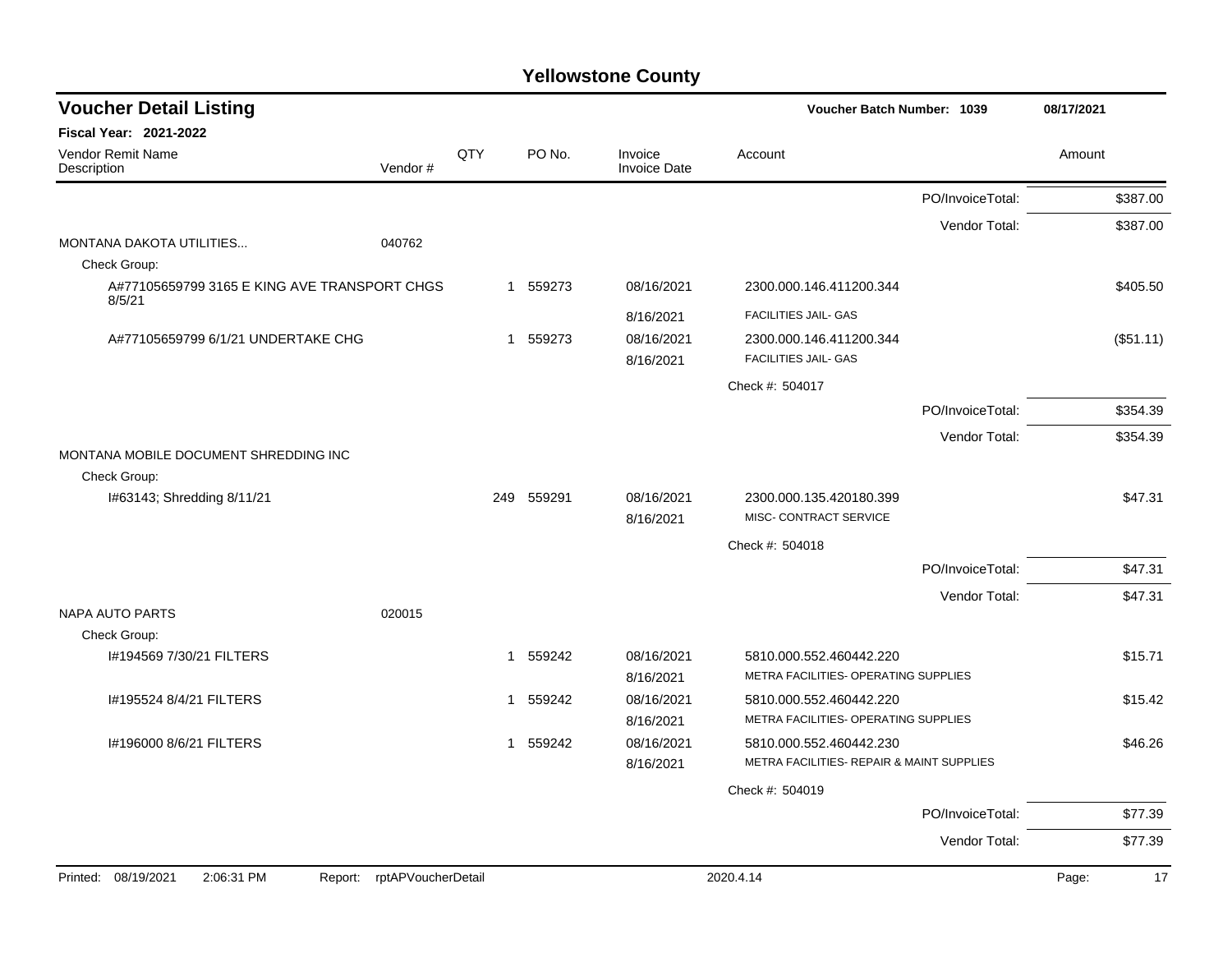| <b>Voucher Detail Listing</b>                |                    |     |             |                                | Voucher Batch Number: 1039                                |                  | 08/17/2021  |
|----------------------------------------------|--------------------|-----|-------------|--------------------------------|-----------------------------------------------------------|------------------|-------------|
| Fiscal Year: 2021-2022                       |                    |     |             |                                |                                                           |                  |             |
| Vendor Remit Name<br>Description             | Vendor#            | QTY | PO No.      | Invoice<br><b>Invoice Date</b> | Account                                                   |                  | Amount      |
| NORTHWEST PIPE                               | 004720             |     |             |                                |                                                           |                  |             |
| Check Group:                                 |                    |     |             |                                |                                                           |                  |             |
| I#7571514 8/4/21 HOSE BIBB                   |                    |     | 1 559252    | 08/16/2021<br>8/16/2021        | 5810.000.552.460442.365<br>METRA FACILITIES- GROUND MAINT |                  | \$123.30    |
|                                              |                    |     |             |                                | Check #: 504020                                           |                  |             |
|                                              |                    |     |             |                                |                                                           | PO/InvoiceTotal: | \$123.30    |
|                                              |                    |     |             |                                |                                                           | Vendor Total:    | \$123.30    |
| NORTHWESTERN ENERGY<br>Check Group:          | 045035             |     |             |                                |                                                           |                  |             |
| A# 0658806-5 7-29-21 ELEC                    |                    |     | 1 559266    | 08/16/2021<br>8/16/2021        | 2830.000.414.430800.340<br>JUNK VEHICLE- UTILITIES        |                  | \$42.85     |
|                                              |                    |     |             |                                | Check #: 504021                                           |                  |             |
|                                              |                    |     |             |                                |                                                           | PO/InvoiceTotal: | \$42.85     |
| Check Group:                                 |                    |     |             |                                |                                                           |                  |             |
| A# 0219102-1 8/4/21 ELEC                     |                    |     | 1 559267    | 08/16/2021<br>8/16/2021        | 2830.000.414.430800.340<br>JUNK VEHICLE- UTILITIES        |                  | \$141.11    |
|                                              |                    |     |             |                                | Check #: 504021                                           |                  |             |
|                                              |                    |     |             |                                |                                                           | PO/InvoiceTotal: | \$141.11    |
| Check Group:                                 |                    |     |             |                                |                                                           |                  |             |
| A#3023744-0 8/3/21 308 6TH Ave N             |                    |     | 559268<br>1 | 08/16/2021<br>8/16/2021        | 5810.000.552.460442.341<br>METRA FACILITIES- ELECTRICITY  |                  | \$30.53     |
|                                              |                    |     |             |                                | Check #: 504021                                           |                  |             |
|                                              |                    |     |             |                                |                                                           | PO/InvoiceTotal: | \$30.53     |
| Check Group:                                 |                    |     |             |                                |                                                           |                  |             |
| A#0676288-4/3319 King Ave E 8/2/21           |                    |     | 1 559269    | 08 / 16 / 2021<br>8/16/2021    | 2140.000.403.431100.340<br><b>WEED- UTILITIES</b>         |                  | \$128.43    |
|                                              |                    |     |             |                                | Check #: 504021                                           |                  |             |
|                                              |                    |     |             |                                |                                                           | PO/InvoiceTotal: | \$128.43    |
|                                              |                    |     |             |                                |                                                           | Vendor Total:    | \$342.92    |
|                                              |                    |     |             |                                |                                                           |                  |             |
| Printed: 08/19/2021<br>2:06:31 PM<br>Report: | rptAPVoucherDetail |     |             |                                | 2020.4.14                                                 |                  | 18<br>Page: |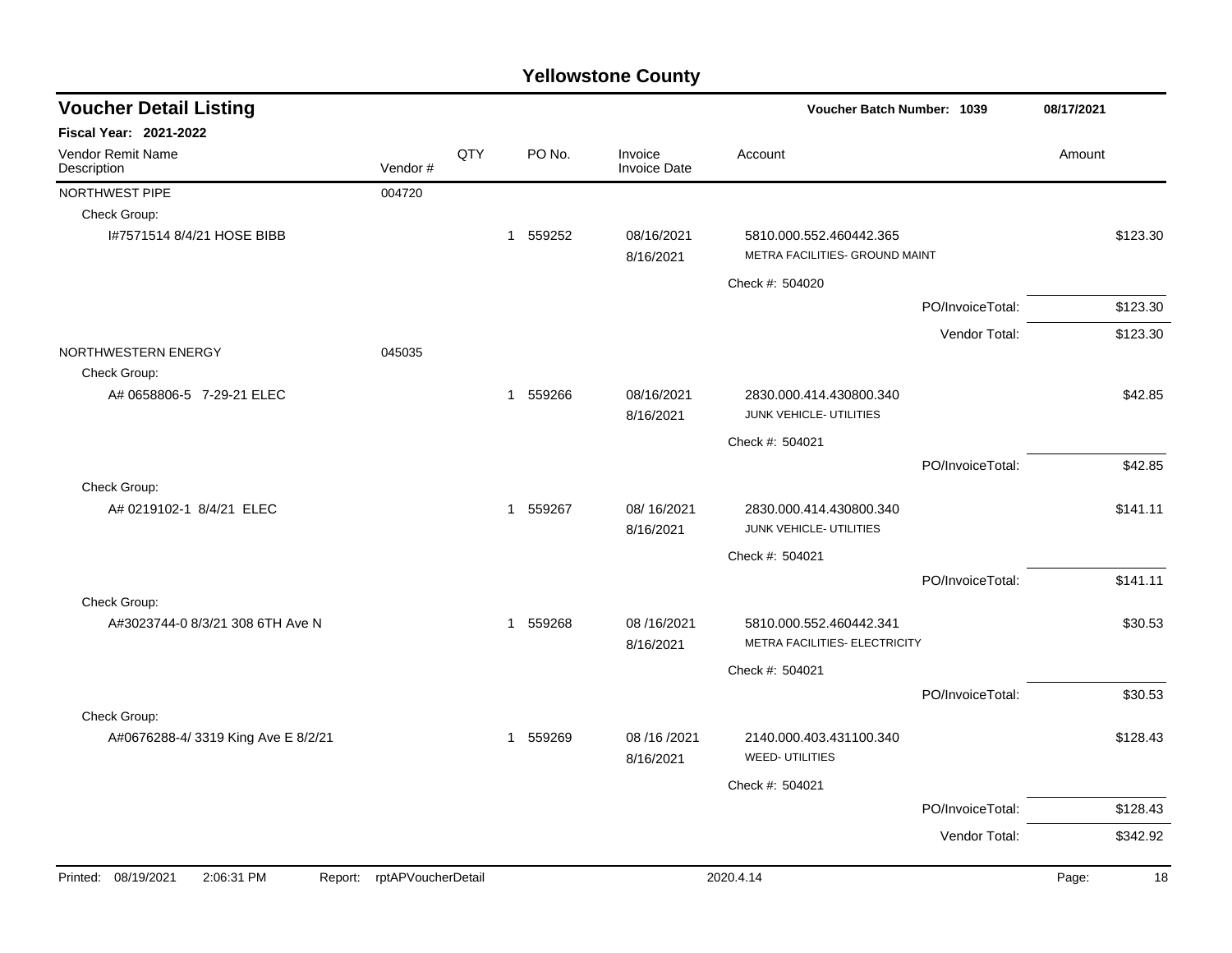| <b>Voucher Detail Listing</b>              |                            |     |              |                                | Voucher Batch Number: 1039                                | 08/17/2021  |
|--------------------------------------------|----------------------------|-----|--------------|--------------------------------|-----------------------------------------------------------|-------------|
| Fiscal Year: 2021-2022                     |                            |     |              |                                |                                                           |             |
| <b>Vendor Remit Name</b><br>Description    | Vendor#                    | QTY | PO No.       | Invoice<br><b>Invoice Date</b> | Account                                                   | Amount      |
| O'NEIL, SHERYL                             |                            |     |              |                                |                                                           |             |
| Check Group:                               |                            |     |              |                                |                                                           |             |
| COVA BURIAL BENEFIT KEITH M LABARD 7/16/21 |                            |     | 1 559335     | 08/16/2021<br>8/16/2021        | 1000.000.199.450200.396<br>MISC- FUNERAL EXPENSE/BURIALS  | \$250.00    |
|                                            |                            |     |              |                                | Check #: 504022                                           |             |
|                                            |                            |     |              |                                | PO/InvoiceTotal:                                          | \$250.00    |
|                                            |                            |     |              |                                | Vendor Total:                                             | \$250.00    |
| OSTLUND, JOHN.                             | 039112                     |     |              |                                |                                                           |             |
| Check Group:                               |                            |     |              |                                |                                                           |             |
| A#665497656-00001 I#9413436875 7/21-8/21   |                            |     | 1 559239     | 08/16/2021<br>8/16/2021        | 1000.000.100.410100.345<br>BOCC- TELEPHONE & TECHNOLOGY   | \$91.71     |
|                                            |                            |     |              |                                | Check #: 504023                                           |             |
|                                            |                            |     |              |                                | PO/InvoiceTotal:                                          | \$91.71     |
|                                            |                            |     |              |                                | Vendor Total:                                             | \$91.71     |
| PACE                                       |                            |     |              |                                |                                                           |             |
| Check Group:                               |                            |     |              |                                |                                                           |             |
| I#13361 7/14/21 WATER FEE                  |                            |     | 559306<br>1  | 08/16/2021                     | 7260.000.730.431200.362                                   | \$80.00     |
|                                            |                            |     |              | 8/16/2021                      | HOLLING DRAIN- MAINT & REPAIRS                            |             |
| 1#13361 7/14/21 ROOT CUTTING               |                            |     | 559306<br>1  | 08/16/2021<br>8/16/2021        | 7260.000.730.431200.362<br>HOLLING DRAIN- MAINT & REPAIRS | \$1,787.50  |
|                                            |                            |     |              |                                |                                                           |             |
|                                            |                            |     |              |                                | Check #: 504024                                           |             |
|                                            |                            |     |              |                                | PO/InvoiceTotal:                                          | \$1,867.50  |
| PASQUARELLO, ROB                           |                            |     |              |                                | Vendor Total:                                             | \$1,867.50  |
| Check Group:                               |                            |     |              |                                |                                                           |             |
| 1#112 BROOKWOOD MAINT 6/27-7/17/21         |                            |     | 559320<br>1  | 08/16/2021<br>8/16/2021        | 2689.000.000.460430.362<br>RSID 769M PARK MAINT & REPAIRS | \$850.00    |
| I#113 BROOKWOOD MAINT 7/18-8/7/21          |                            |     | 559320<br>-1 | 08/16/2021<br>8/16/2021        | 2689.000.000.460430.362<br>RSID 769M PARK MAINT & REPAIRS | \$1,200.00  |
|                                            |                            |     |              |                                | Check #: 504025                                           |             |
|                                            |                            |     |              |                                |                                                           |             |
| Printed: 08/19/2021<br>2:06:31 PM          | Report: rptAPVoucherDetail |     |              |                                | 2020.4.14                                                 | Page:<br>19 |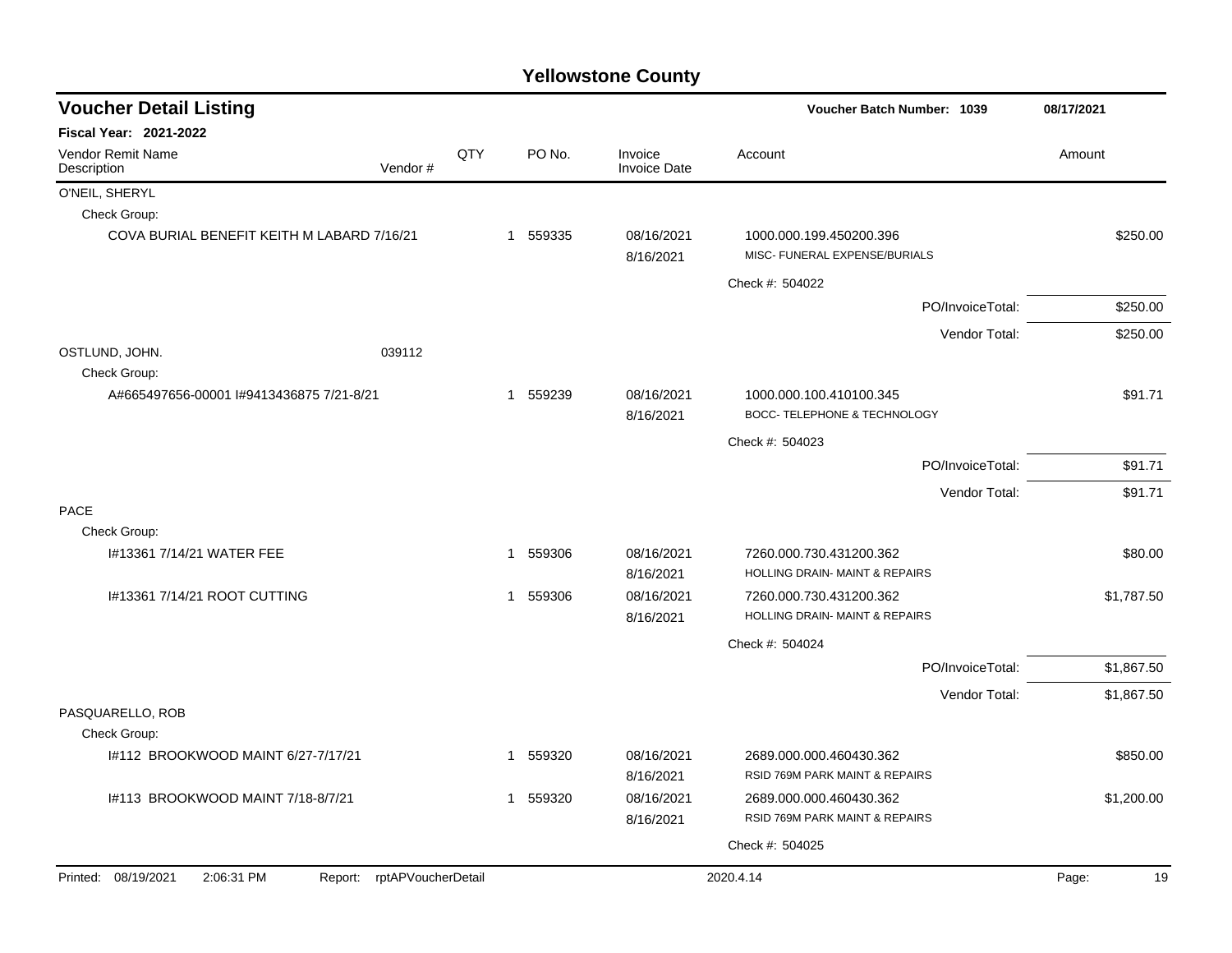| <b>Voucher Detail Listing</b>                   |                    |     |          |                                | Voucher Batch Number: 1039                                   |                  | 08/17/2021   |
|-------------------------------------------------|--------------------|-----|----------|--------------------------------|--------------------------------------------------------------|------------------|--------------|
| Fiscal Year: 2021-2022                          |                    |     |          |                                |                                                              |                  |              |
| Vendor Remit Name<br>Description                | Vendor#            | QTY | PO No.   | Invoice<br><b>Invoice Date</b> | Account                                                      |                  | Amount       |
|                                                 |                    |     |          |                                |                                                              | PO/InvoiceTotal: | \$2,050.00   |
|                                                 |                    |     |          |                                |                                                              | Vendor Total:    | \$2,050.00   |
| PEAK EARTHWORK & DEMOLITION INC<br>Check Group: |                    |     |          |                                |                                                              |                  |              |
| I#423, Lawn Maint, 7/22/21                      |                    |     | 1 559322 | 08/16/2021<br>8/16/2021        | 2682.000.000.430200.362<br>RSID 761M ROAD MAINT & REPAIRS    |                  | \$400.00     |
|                                                 |                    |     |          |                                | Check #: 504026                                              |                  |              |
|                                                 |                    |     |          |                                |                                                              | PO/InvoiceTotal: | \$400.00     |
|                                                 |                    |     |          |                                |                                                              | Vendor Total:    | \$400.00     |
| PEPSI COLA BOTTLING                             | 004960             |     |          |                                |                                                              |                  |              |
| Check Group:                                    |                    |     |          |                                |                                                              |                  |              |
| I#111629 8/5/21 Concession Drinks               |                    |     | 1 559253 | 08/16/2021<br>8/16/2021        | 5810.000.557.460442.223<br>METRA FAIR- CONCESSIONS FOOD      |                  | \$2,241.00   |
| 1#732586 CREDIT FM 6/25/21 Water Return         |                    |     | 1 559253 | 08/16/2021                     | 5810.000.553.460442.223<br>METRA CONCESSIONS- FOOD           |                  | (\$1,646.40) |
|                                                 |                    |     |          | 8/16/2021                      |                                                              |                  |              |
|                                                 |                    |     |          |                                | Check #: 504027                                              |                  |              |
|                                                 |                    |     |          |                                |                                                              | PO/InvoiceTotal: | \$594.60     |
| <b>RADIO BILLINGS LLC</b>                       |                    |     |          |                                |                                                              | Vendor Total:    | \$594.60     |
| Check Group:                                    |                    |     |          |                                |                                                              |                  |              |
| I#MCC-1210753899 7/31/21 FAIR AD                |                    |     | 1 559298 | 08/16/2021<br>8/16/2021        | 5810.000.557.460442.337<br>METRA FAIR- PUBLICITY/ADVERTISING |                  | \$1,000.00   |
|                                                 |                    |     |          |                                | Check #: 504028                                              |                  |              |
|                                                 |                    |     |          |                                |                                                              | PO/InvoiceTotal: | \$1,000.00   |
|                                                 |                    |     |          |                                |                                                              | Vendor Total:    | \$1,000.00   |
| <b>REPUBLIC SERVICES #892</b>                   |                    |     |          |                                |                                                              |                  |              |
| Check Group:                                    |                    |     |          |                                |                                                              |                  |              |
| A#3481595 I#950306 7/28/21                      |                    |     | 1 559294 | 08/16/2021<br>8/16/2021        | 5810.000.552.460442.346<br>METRA FACILITIES- GARBAGE         |                  | \$377.61     |
| Printed: 08/19/2021<br>2:06:31 PM<br>Report:    | rptAPVoucherDetail |     |          |                                | 2020.4.14                                                    |                  | Page:<br>20  |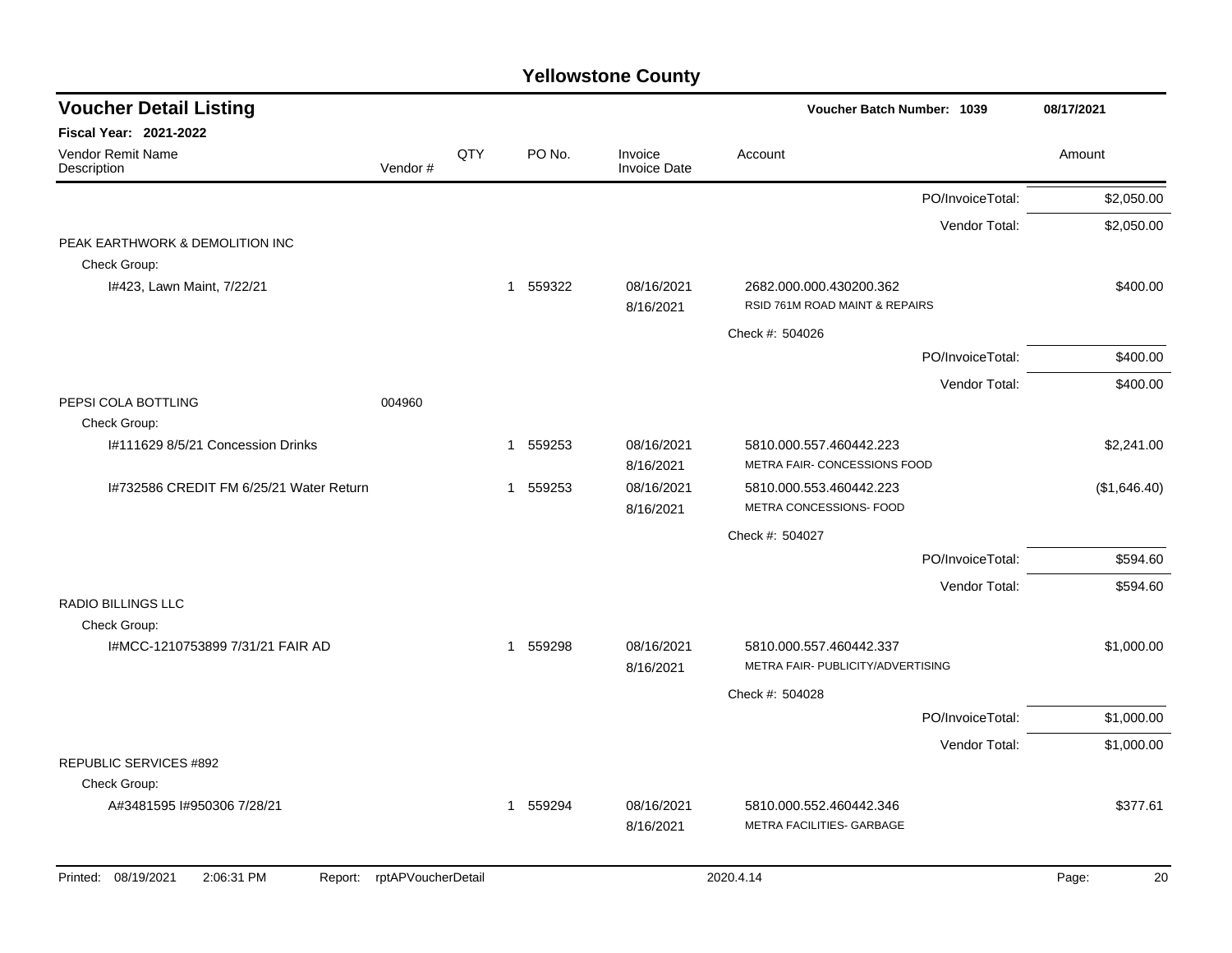| <b>Yellowstone County</b> |  |
|---------------------------|--|
|---------------------------|--|

| <b>Voucher Detail Listing</b>                    |                            |     |          |                                | Voucher Batch Number: 1039                                     |                  | 08/17/2021  |
|--------------------------------------------------|----------------------------|-----|----------|--------------------------------|----------------------------------------------------------------|------------------|-------------|
| <b>Fiscal Year: 2021-2022</b>                    |                            |     |          |                                |                                                                |                  |             |
| Vendor Remit Name<br>Description                 | Vendor#                    | QTY | PO No.   | Invoice<br><b>Invoice Date</b> | Account                                                        |                  | Amount      |
| A#3478898 I#950283 7/28/21                       |                            |     | 1 559294 | 08/16/2021<br>8/16/2021        | 5810.000.552.460442.346<br>METRA FACILITIES- GARBAGE           |                  | \$5,338.47  |
|                                                  |                            |     |          |                                | Check #: 504029                                                |                  |             |
|                                                  |                            |     |          |                                |                                                                | PO/InvoiceTotal: | \$5,716.08  |
|                                                  |                            |     |          |                                |                                                                | Vendor Total:    | \$5,716.08  |
| SANDERSON, BRIAN<br>Check Group:                 |                            |     |          |                                |                                                                |                  |             |
| COVA BURIAL BENEFIT GARY SANDERSON 6/1/21        |                            |     | 1 559336 | 08/16/2021<br>8/16/2021        | 1000.000.199.450200.396<br>MISC- FUNERAL EXPENSE/BURIALS       |                  | \$250.00    |
|                                                  |                            |     |          |                                | Check #: 504030                                                |                  |             |
|                                                  |                            |     |          |                                |                                                                | PO/InvoiceTotal: | \$250.00    |
|                                                  |                            |     |          |                                |                                                                | Vendor Total:    | \$250.00    |
| <b>SCHRAM, HALLIE A</b><br>Check Group:          |                            |     |          |                                |                                                                |                  |             |
| 2021 MT FAIR ART BARN JUDGE                      |                            |     | 1 559328 | 08/16/2021<br>8/16/2021        | 5810.000.557.460442.743<br>METRA FAIR- JUDGES/SUPERINTENDANCE  |                  | \$125.00    |
|                                                  |                            |     |          |                                | Check #: 504031                                                |                  |             |
|                                                  |                            |     |          |                                |                                                                | PO/InvoiceTotal: | \$125.00    |
|                                                  |                            |     |          |                                |                                                                | Vendor Total:    | \$125.00    |
| SHERMAN, DIANA                                   |                            |     |          |                                |                                                                |                  |             |
| Check Group:<br>2021 MT FAIR HOME/HERITAGE JUDGE |                            |     | 1 559278 | 08/16/2021<br>8/16/2021        | 5810.000.557.460442.743<br>METRA FAIR- JUDGES/SUPERINTENDANCE  |                  | \$75.00     |
|                                                  |                            |     |          |                                | Check #: 504032                                                |                  |             |
|                                                  |                            |     |          |                                |                                                                | PO/InvoiceTotal: | \$75.00     |
|                                                  |                            |     |          |                                |                                                                | Vendor Total:    | \$75.00     |
| SIAN, RANDY & CAROLYN                            |                            |     |          |                                |                                                                |                  |             |
| Check Group:                                     |                            |     |          |                                |                                                                |                  |             |
| 2021 MH TAX # 1008985 REFUND PER DOR JV # 47     |                            |     | 1 559300 | 08/16/2021<br>8/16/2021        | 7920.000.000.021100.000<br>REFUND REVOLVING DUE TO OTHER FUNDS |                  | \$37.66     |
| Printed: 08/19/2021<br>2:06:31 PM                | Report: rptAPVoucherDetail |     |          |                                | 2020.4.14                                                      |                  | 21<br>Page: |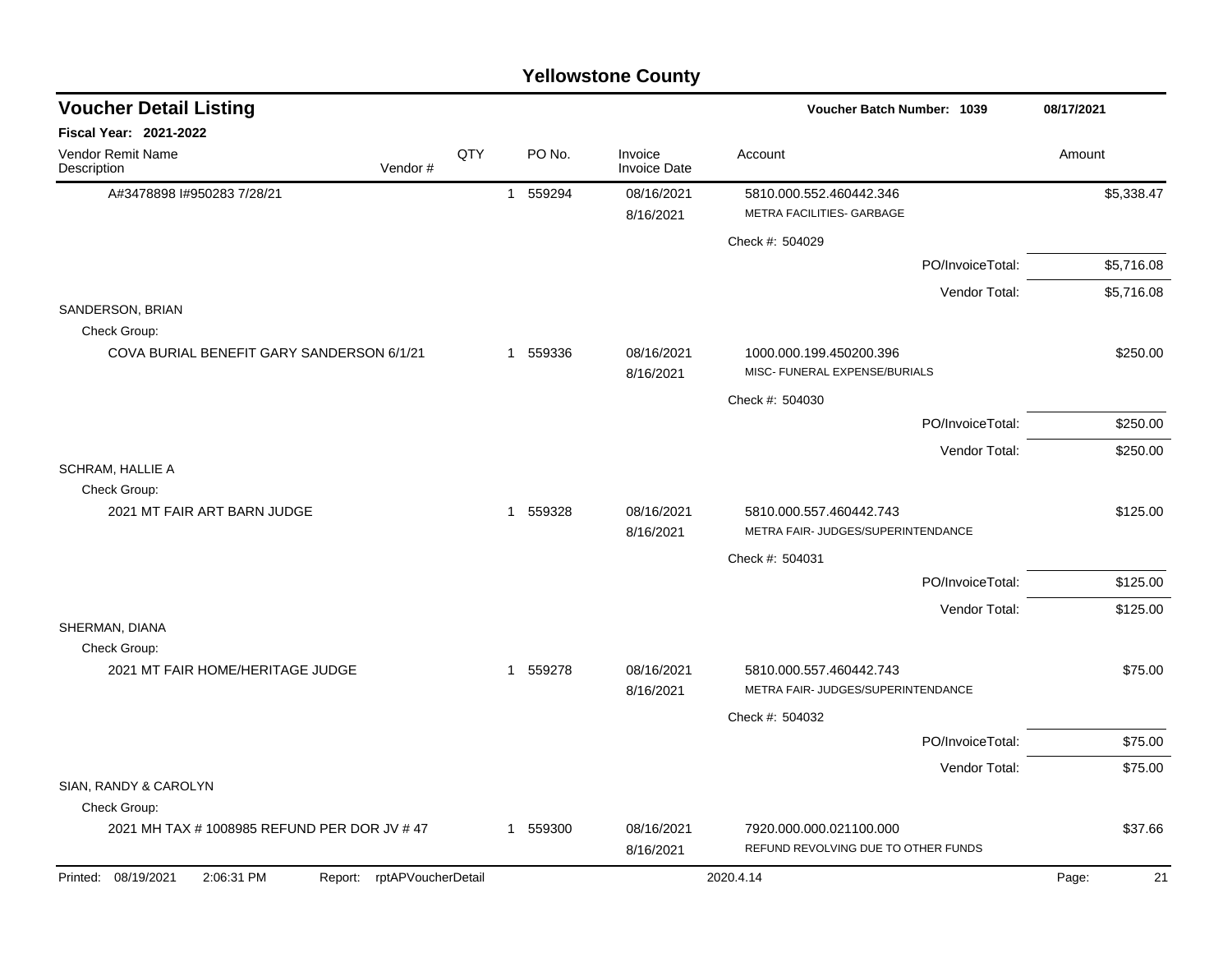| <b>Yellowstone County</b> |  |
|---------------------------|--|
|---------------------------|--|

| <b>Voucher Detail Listing</b>                |                    |     |             |                                | Voucher Batch Number: 1039                            |                  | 08/17/2021  |
|----------------------------------------------|--------------------|-----|-------------|--------------------------------|-------------------------------------------------------|------------------|-------------|
| <b>Fiscal Year: 2021-2022</b>                |                    |     |             |                                |                                                       |                  |             |
| <b>Vendor Remit Name</b><br>Description      | Vendor#            | QTY | PO No.      | Invoice<br><b>Invoice Date</b> | Account                                               |                  | Amount      |
|                                              |                    |     |             |                                | Check #: 504033                                       |                  |             |
|                                              |                    |     |             |                                |                                                       | PO/InvoiceTotal: | \$37.66     |
|                                              |                    |     |             |                                |                                                       | Vendor Total:    | \$37.66     |
| ST OF MT DEPT OF JUSTICE                     | 037163             |     |             |                                |                                                       |                  |             |
| Check Group:                                 |                    |     |             |                                |                                                       |                  |             |
| MDFS# B21-178 - Jul autopsy (J.B.)           |                    |     | 1 559264    | 08/16/2021<br>8/16/2021        | 2300.000.126.420800.202<br>CORONER- EXPENSE OF INVEST |                  | \$1,500.00  |
| MDFS# B21-183 - Jul autopsy (S.V.)           |                    |     | 559264<br>1 | 08/16/2021                     | 2300.000.126.420800.202                               |                  | \$1,500.00  |
|                                              |                    |     |             | 8/16/2021                      | CORONER- EXPENSE OF INVEST                            |                  |             |
| MDFS# B21-184 - Jul ext. exam (T.R.)         |                    |     | 559264<br>1 | 08/16/2021<br>8/16/2021        | 2300.000.126.420800.202<br>CORONER- EXPENSE OF INVEST |                  | \$500.00    |
| MDFS# B21-185 - Jul autopsy (N.B.)           |                    |     | 559264<br>1 | 08/16/2021                     | 2300.000.126.420800.202                               |                  | \$1,500.00  |
|                                              |                    |     |             | 8/16/2021                      | CORONER- EXPENSE OF INVEST                            |                  |             |
| MDFS# B21-187 - Jul autopsy (J.P.)           |                    |     | 559264<br>1 | 08/16/2021                     | 2300.000.126.420800.202                               |                  | \$1,500.00  |
|                                              |                    |     |             | 8/16/2021                      | CORONER- EXPENSE OF INVEST                            |                  |             |
| MDFS# B21-188 - Jul ext. exam (R.F.)         |                    |     | 559264<br>1 | 08/16/2021                     | 2300.000.126.420800.202                               |                  | \$500.00    |
|                                              |                    |     |             | 8/16/2021                      | CORONER- EXPENSE OF INVEST                            |                  |             |
| MDFS# B21-190 - Jul autopsy (D.M.)           |                    |     | 559264<br>1 | 08/16/2021                     | 2300.000.126.420800.202                               |                  | \$1,500.00  |
|                                              |                    |     |             | 8/16/2021                      | CORONER- EXPENSE OF INVEST                            |                  |             |
| MDFS# B21-191- Jul autopsy (R.C.)            |                    |     | 559264<br>1 | 08/16/2021                     | 2300.000.126.420800.202                               |                  | \$1,500.00  |
|                                              |                    |     |             | 8/16/2021                      | CORONER- EXPENSE OF INVEST                            |                  |             |
| MDFS# B21-193 - Jul autopsy (D.A.)           |                    |     | 559264<br>1 | 08/16/2021                     | 2300.000.126.420800.202                               |                  | \$1,500.00  |
|                                              |                    |     |             | 8/16/2021                      | CORONER- EXPENSE OF INVEST                            |                  |             |
| MDFS# B21-194 - Jul autopsy (W.G.)           |                    |     | 559264<br>1 | 08/16/2021                     | 2300.000.126.420800.202                               |                  | \$1,500.00  |
|                                              |                    |     |             | 8/16/2021                      | CORONER- EXPENSE OF INVEST                            |                  |             |
| MDFS# B21-197 - Jul autopsy (J.M.)           |                    |     | 559264<br>1 | 08/16/2021                     | 2300.000.126.420800.202                               |                  | \$1,500.00  |
|                                              |                    |     |             | 8/16/2021                      | CORONER- EXPENSE OF INVEST                            |                  |             |
| MDFS# B21-204 - Jul partial autopsy (R.R.)   |                    |     | 1 559264    | 08/16/2021                     | 2300.000.126.420800.202                               |                  | \$1,000.00  |
|                                              |                    |     |             | 8/16/2021                      | CORONER- EXPENSE OF INVEST                            |                  |             |
| MDFS# B21-207 - Jul autopsy (M.L.)           |                    |     | 559264      | 08/16/2021                     | 2300.000.126.420800.202                               |                  | \$1,000.00  |
|                                              |                    |     |             | 8/16/2021                      | CORONER- EXPENSE OF INVEST                            |                  |             |
| Printed: 08/19/2021<br>2:06:31 PM<br>Report: | rptAPVoucherDetail |     |             |                                | 2020.4.14                                             |                  | 22<br>Page: |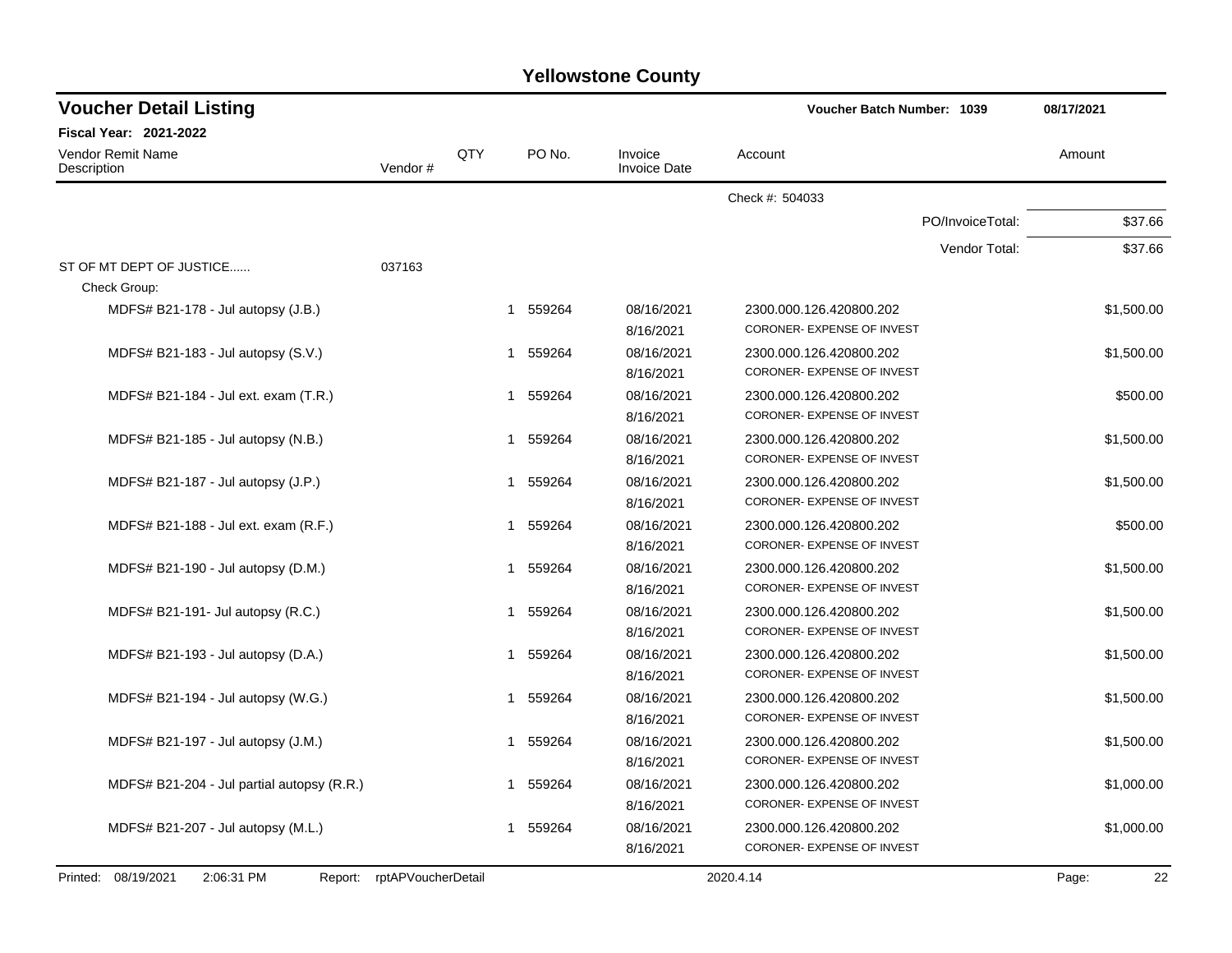| <b>Yellowstone County</b> |  |
|---------------------------|--|
|---------------------------|--|

| <b>Voucher Detail Listing</b>                        |                    |     |             |                                | Voucher Batch Number: 1039                                      | 08/17/2021  |
|------------------------------------------------------|--------------------|-----|-------------|--------------------------------|-----------------------------------------------------------------|-------------|
| Fiscal Year: 2021-2022                               |                    |     |             |                                |                                                                 |             |
| Vendor Remit Name<br>Description                     | Vendor#            | QTY | PO No.      | Invoice<br><b>Invoice Date</b> | Account                                                         | Amount      |
|                                                      |                    |     |             |                                | Check #: 504034                                                 |             |
|                                                      |                    |     |             |                                | PO/InvoiceTotal:                                                | \$16,500.00 |
|                                                      |                    |     |             |                                | Vendor Total:                                                   | \$16,500.00 |
| SYSCO FOOD SERVICES OF MT                            | 002390             |     |             |                                |                                                                 |             |
| Check Group:                                         |                    |     |             |                                |                                                                 |             |
| I#343365715 8/4/21 BEC FOOD                          |                    |     | 559249<br>1 | 08/16/2021<br>8/16/2021        | 5810.000.557.460442.223<br>METRA FAIR- CONCESSIONS FOOD         | \$240.00    |
| I#343365715 FAIR FOOD                                |                    |     | 1 559249    | 08/16/2021<br>8/16/2021        | 5810.000.557.460442.223<br>METRA FAIR- CONCESSIONS FOOD         | \$232.37    |
|                                                      |                    |     |             |                                | Check #: 504035                                                 |             |
|                                                      |                    |     |             |                                | PO/InvoiceTotal:                                                | \$472.37    |
|                                                      |                    |     |             |                                | Vendor Total:                                                   | \$472.37    |
| <b>TRANSFORMATION SPA</b><br>Check Group:            |                    |     |             |                                |                                                                 |             |
| Claim#08-21; Invoice for massage therapy PA#SHEBR009 |                    |     | 1 559326    | 08/16/2021<br>8/16/2021        | 2190.000.429.510200.750<br>DEFENSE COSTS- AUTO LIABILITY CLAIMS | \$900.00    |
|                                                      |                    |     |             |                                | Check #: 504036                                                 |             |
|                                                      |                    |     |             |                                | PO/InvoiceTotal:                                                | \$900.00    |
|                                                      |                    |     |             |                                | Vendor Total:                                                   | \$900.00    |
| <b>ULTRA GRAPHICS LLC</b><br>Check Group:            |                    |     |             |                                |                                                                 |             |
| I#259623 8/5/21 FAIR wash hands signs                |                    |     | 1 559314    | 08/16/2021<br>8/16/2021        | 5810.000.557.460442.357<br>METRA FAIR- OTHER PROFESSIONAL SVCS  | \$257.32    |
|                                                      |                    |     |             |                                | Check #: 504037                                                 |             |
|                                                      |                    |     |             |                                | PO/InvoiceTotal:                                                | \$257.32    |
|                                                      |                    |     |             |                                | Vendor Total:                                                   | \$257.32    |
| UNIVERSAL AWARDS                                     | 006170             |     |             |                                |                                                                 |             |
| Check Group:                                         |                    |     |             |                                |                                                                 |             |
| I#261349 8/6/21 NAME TAGS                            |                    |     | 1 559254    | 08/16/2021<br>8/16/2021        | 5810.000.557.460442.220<br>METRA FAIR- OPERATING SUPPLIES       | \$21.00     |
| Printed: 08/19/2021<br>2:06:31 PM<br>Report:         | rptAPVoucherDetail |     |             |                                | 2020.4.14                                                       | 23<br>Page: |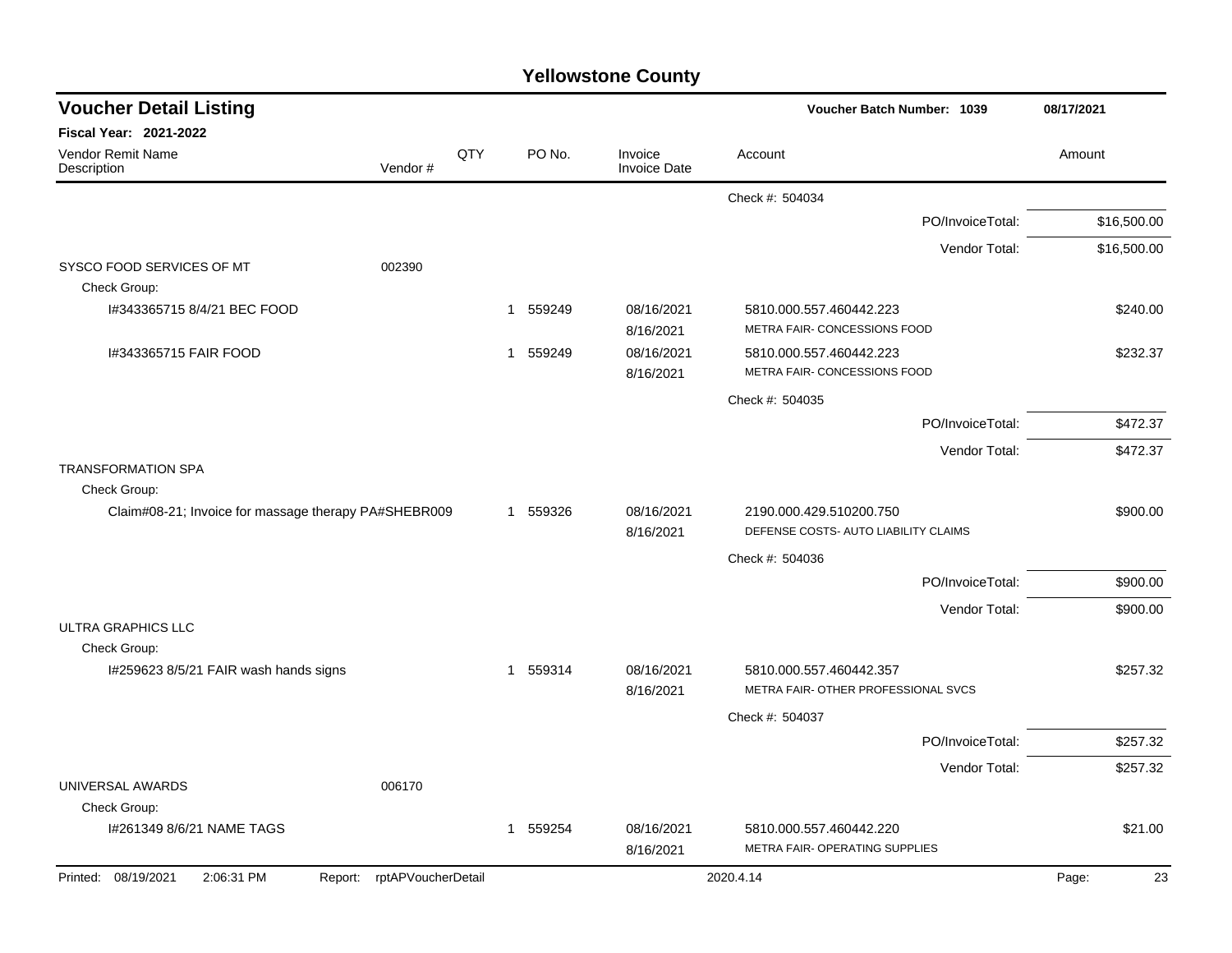|  | <b>Yellowstone County</b> |  |
|--|---------------------------|--|
|--|---------------------------|--|

| <b>Voucher Detail Listing</b>                   |                            |     |          |                                | <b>Voucher Batch Number: 1039</b>                               |                  | 08/17/2021  |
|-------------------------------------------------|----------------------------|-----|----------|--------------------------------|-----------------------------------------------------------------|------------------|-------------|
| Fiscal Year: 2021-2022                          |                            |     |          |                                |                                                                 |                  |             |
| Vendor Remit Name<br>Description                | Vendor#                    | QTY | PO No.   | Invoice<br><b>Invoice Date</b> | Account                                                         |                  | Amount      |
|                                                 |                            |     |          |                                | Check #: 504038                                                 |                  |             |
|                                                 |                            |     |          |                                |                                                                 | PO/InvoiceTotal: | \$21.00     |
|                                                 |                            |     |          |                                |                                                                 | Vendor Total:    | \$21.00     |
| US FOODS INC                                    | 002926                     |     |          |                                |                                                                 |                  |             |
| Check Group:<br>A#94194115 I#3988250 Food       |                            |     | 1 559240 | 08/16/2021<br>8/16/2021        | 2399.000.235.420250.223<br>YSC-FOOD                             |                  | \$349.02    |
|                                                 |                            |     |          |                                | Check #: 504039                                                 |                  |             |
|                                                 |                            |     |          |                                |                                                                 | PO/InvoiceTotal: | \$349.02    |
|                                                 |                            |     |          |                                |                                                                 | Vendor Total:    | \$349.02    |
| VISION NET INC<br>Check Group:                  | 046998                     |     |          |                                |                                                                 |                  |             |
| I#51776, VISION Net Access 7/1/21-9/30/21       |                            |     | 1 559270 | 08/16/2021<br>8/16/2021        | 6060.000.608.500801.345<br>TECHNOLOGY- VIDEO CONF               |                  | \$1,200.00  |
|                                                 |                            |     |          |                                | Check #: 504040                                                 |                  |             |
|                                                 |                            |     |          |                                |                                                                 | PO/InvoiceTotal: | \$1,200.00  |
|                                                 |                            |     |          |                                |                                                                 | Vendor Total:    | \$1,200.00  |
| <b>WESTERN OFFICE EQUIPMENT</b>                 | 006450                     |     |          |                                |                                                                 |                  |             |
| Check Group:<br>I#54011; MagiCard dye film      |                            |     | 2 559255 | 08/16/2021<br>8/16/2021        | 2300.000.131.420140.202<br>DETECTIVES- EXPENSE OF INVEST        |                  | \$212.68    |
|                                                 |                            |     |          |                                | Check #: 504041                                                 |                  |             |
|                                                 |                            |     |          |                                |                                                                 | PO/InvoiceTotal: | \$212.68    |
|                                                 |                            |     |          |                                |                                                                 | Vendor Total:    | \$212.68    |
| WW GRAINGER                                     |                            |     |          |                                |                                                                 |                  |             |
| Check Group:<br>1#9012864360 8/5/21 LIGHT BULBS |                            |     | 1 559277 | 08/16/2021<br>8/16/2021        | 5810.000.552.460442.220<br>METRA FACILITIES- OPERATING SUPPLIES |                  | \$245.75    |
|                                                 |                            |     |          |                                | Check #: 504042                                                 |                  |             |
|                                                 |                            |     |          |                                |                                                                 |                  |             |
| Printed: 08/19/2021<br>2:06:31 PM               | Report: rptAPVoucherDetail |     |          |                                | 2020.4.14                                                       |                  | Page:<br>24 |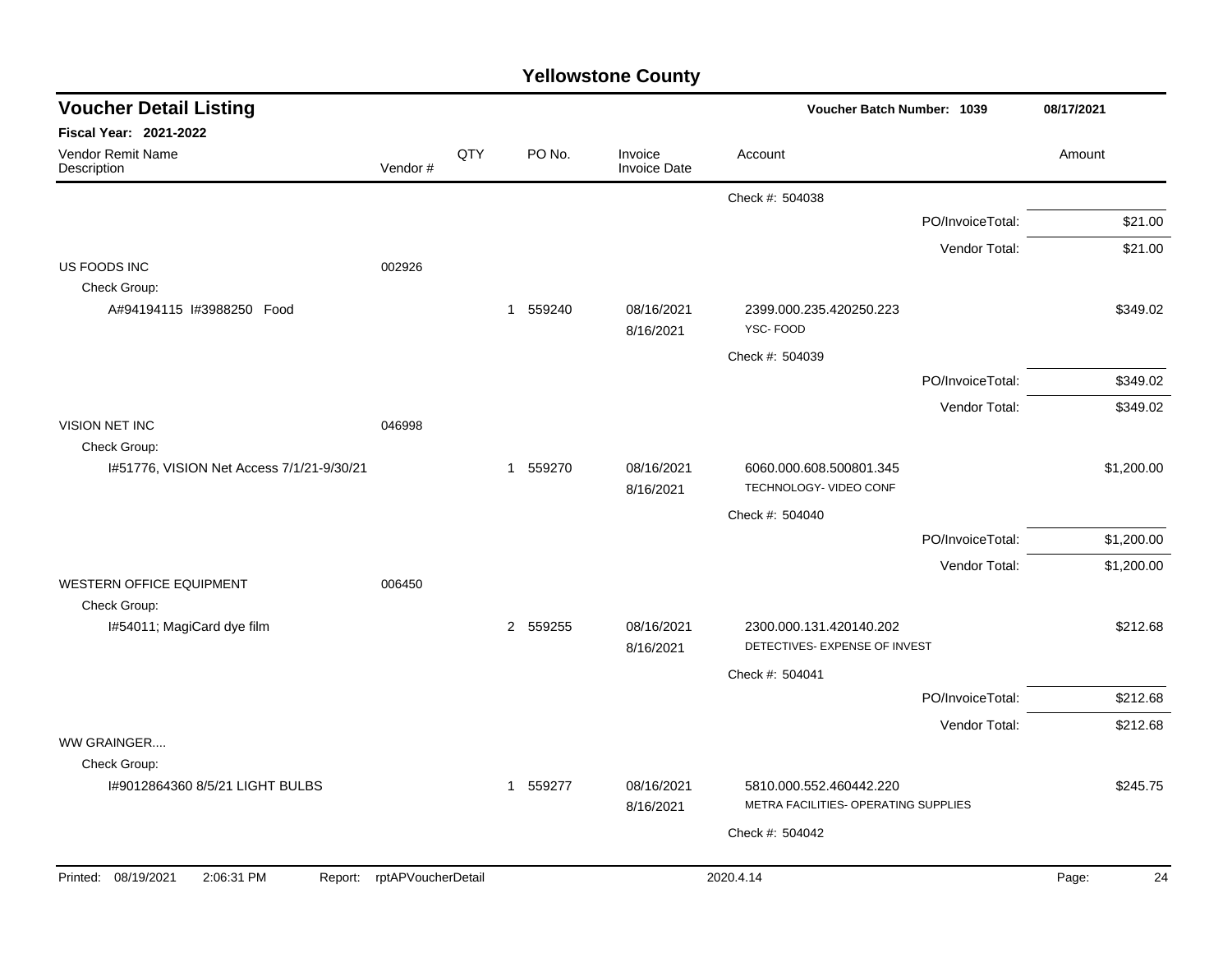| <b>Voucher Detail Listing</b>                      |         |     |                        |                                |                                                               | Voucher Batch Number: 1039 |          |  |
|----------------------------------------------------|---------|-----|------------------------|--------------------------------|---------------------------------------------------------------|----------------------------|----------|--|
| <b>Fiscal Year: 2021-2022</b>                      |         |     |                        |                                |                                                               |                            |          |  |
| Vendor Remit Name<br>Description                   | Vendor# | QTY | PO No.                 | Invoice<br><b>Invoice Date</b> | Account                                                       |                            | Amount   |  |
|                                                    |         |     |                        |                                |                                                               | PO/InvoiceTotal:           | \$245.75 |  |
|                                                    |         |     |                        |                                |                                                               | Vendor Total:              | \$245.75 |  |
| YELLOWSTONE COUNTY NEWS                            | 006690  |     |                        |                                |                                                               |                            |          |  |
| Check Group:                                       |         |     |                        |                                |                                                               |                            |          |  |
| I#112879 Final Budget Notification legal ad 8/6/21 |         |     | 559256<br>$\mathbf{1}$ | 08/16/2021<br>8/16/2021        | 1000.000.113.410540.332<br><b>TREASURER- PUBLICATIONS</b>     |                            | \$65.82  |  |
|                                                    |         |     |                        |                                | Check #: 504043                                               |                            |          |  |
|                                                    |         |     |                        |                                |                                                               | PO/InvoiceTotal:           | \$65.82  |  |
| Check Group:                                       |         |     |                        |                                |                                                               |                            |          |  |
| I#112865 8/6/21 FAIR AD                            |         |     | 1 559257               | 08/16/2021<br>8/16/2021        | 5810.000.557.460442.337<br>METRA FAIR- PUBLICITY/ADVERTISING  |                            | \$313.50 |  |
|                                                    |         |     |                        |                                | Check #: 504043                                               |                            |          |  |
|                                                    |         |     |                        |                                |                                                               | PO/InvoiceTotal:           | \$313.50 |  |
| Check Group:                                       |         |     |                        |                                |                                                               |                            |          |  |
| Annual subscription 2021-2022 - Admin              |         |     | 1 559258               | 08/16/2021<br>8/16/2021        | 2300.000.130.420110.210<br><b>ADMIN- OFFICE SUPPLIES</b>      |                            | \$39.00  |  |
|                                                    |         |     |                        |                                | Check #: 504043                                               |                            |          |  |
|                                                    |         |     |                        |                                |                                                               | PO/InvoiceTotal:           | \$39.00  |  |
|                                                    |         |     |                        |                                |                                                               | Vendor Total:              | \$418.32 |  |
| YELLOWSTONE VALLEY ELECTRIC                        | 006770  |     |                        |                                |                                                               |                            |          |  |
| Check Group:                                       |         |     |                        |                                |                                                               |                            |          |  |
| A#17389004; Range svc. 6/15-7/15/21                |         |     | 1 559259               | 08/16/2021<br>8/16/2021        | 2300.000.132.420155.340<br><b>TRAINING FACILITY-UTILITIES</b> |                            | \$162.59 |  |
|                                                    |         |     |                        |                                | Check #: 504044                                               |                            |          |  |
|                                                    |         |     |                        |                                |                                                               | PO/InvoiceTotal:           | \$162.59 |  |
| Check Group:                                       |         |     |                        |                                |                                                               |                            |          |  |
| A#8762000 ELEC SVC BLDG 7/31/21                    |         |     | 559260<br>1            | 08/16/2021<br>8/16/2021        | 7303.000.727.430900.362<br>SHEPHERD CEM- MAINT & REPAIRS      |                            | \$30.20  |  |